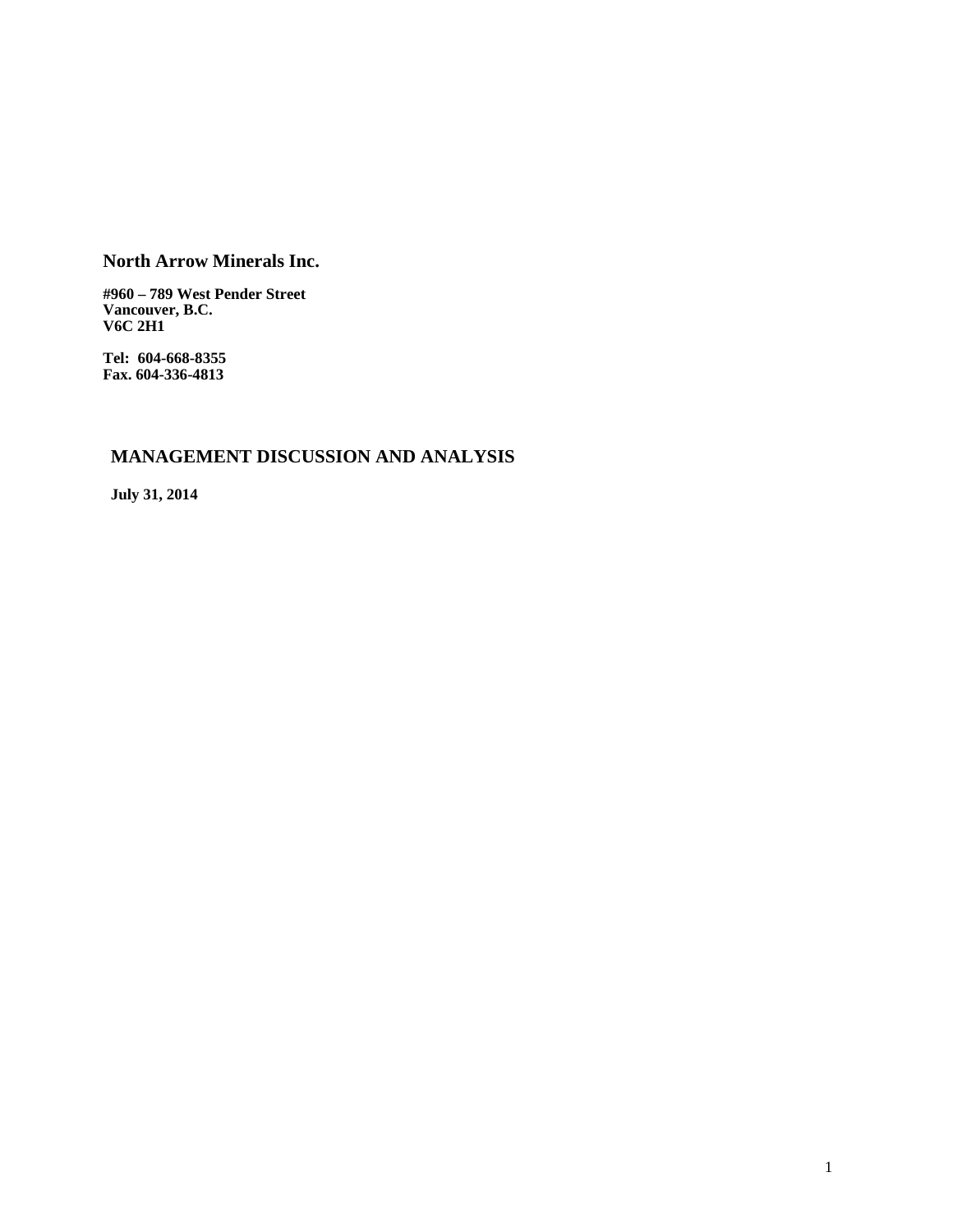# **Form 51-102 F1 North Arrow Minerals Inc. Management Discussion and Analysis ("MD&A) Containing Information up to and including September 25, 2014**

# **Description of Business**

North Arrow Minerals Inc. ("North Arrow" or the "Company") is a Canadian mineral exploration company focused on evaluating prospective diamond exploration properties in Canada. The Company's key diamond properties include the Qilalugaq (Nunavut), Pikoo (Saskatchewan), Lac de Gras (Northwest Territories), Redemption (Northwest Territories), and Timiskaming (Ontario/Quebec) projects. Shares of the Company trade on the TSX Venture Exchange ("TSXV") under the symbol NAR.

The following discussion and analysis of the Company's financial condition and results of operations for the three months ended July 31, 2014 should be read in conjunction with the condensed interim unaudited financial statements of the Company for the three months ended July 31, 2014 and the audited financial statements of the Company for the years ended April 30, 2014 and April 30, 2013, together with the notes thereto. The MD&A supplements, but does not form part of the unaudited financial statements of the Company. These financial statements have been prepared in accordance with International Financial Reporting Standards ("IFRS).

Unless otherwise noted, all currency amounts are stated in Canadian dollars.

### **Forward-Looking Statements**

This document may contain "forward-looking statements" within the meaning of Canadian securities legislation and the United States Private Securities Litigation Reform Act of 1995. These forward-looking statements are made as of the date of this document and the Company does not intend, and does not assume any obligation, to update these forward-looking statements, except as required by law.

Forward-looking statements relate to future events or future performance and reflect management's expectations or beliefs regarding future events and include, but are not limited to, statements with respect to sources of and anticipated financing requirements, the estimation of mineral reserves and resources, the realization of mineral reserve estimates, the timing and amount of estimated future production, costs of production, capital expenditures, success of mining operations, environmental risks, unanticipated reclamation expenses, title disputes or claims and limitations on insurance coverage.

These forward-looking statements include, among others, statements with respect to the Company's objectives for the ensuing year, our medium and long-term goals, and strategies to achieve those objectives and goals, as well as statements with respect to our beliefs, plans, objectives, expectations, anticipations, estimates and intentions. The words "may," "could," "should," "would," "suspect," "outlook," "believe," "plan," "anticipate," "estimate," "expect," "intend," and words and expressions of similar import are intended to identify forward-looking statements. In particular, statements regarding the Company's future operations, future exploration and development activities or other development plans and estimated future financing requirements contain forward-looking statements.

All forward-looking statements and information are based on the Company's current beliefs as well as assumptions made by and information currently available to the Company concerning anticipated financial performance, business prospects, strategies, regulatory developments, development plans, exploration, development and mining activities and commitments. Although management considers these assumptions to be reasonable based on information currently available to it, they may prove to be incorrect.

By their very nature, forward-looking statements involve inherent risks and uncertainties, both general and specific, and risks exist that predictions, forecasts, projections and other forward-looking statements will not be achieved. We caution readers not to place undue reliance on these statements as a number of important factors could cause the actual results to differ materially from the beliefs, plans, objectives, expectations, anticipations, estimates and intentions expressed in such forward-looking statements.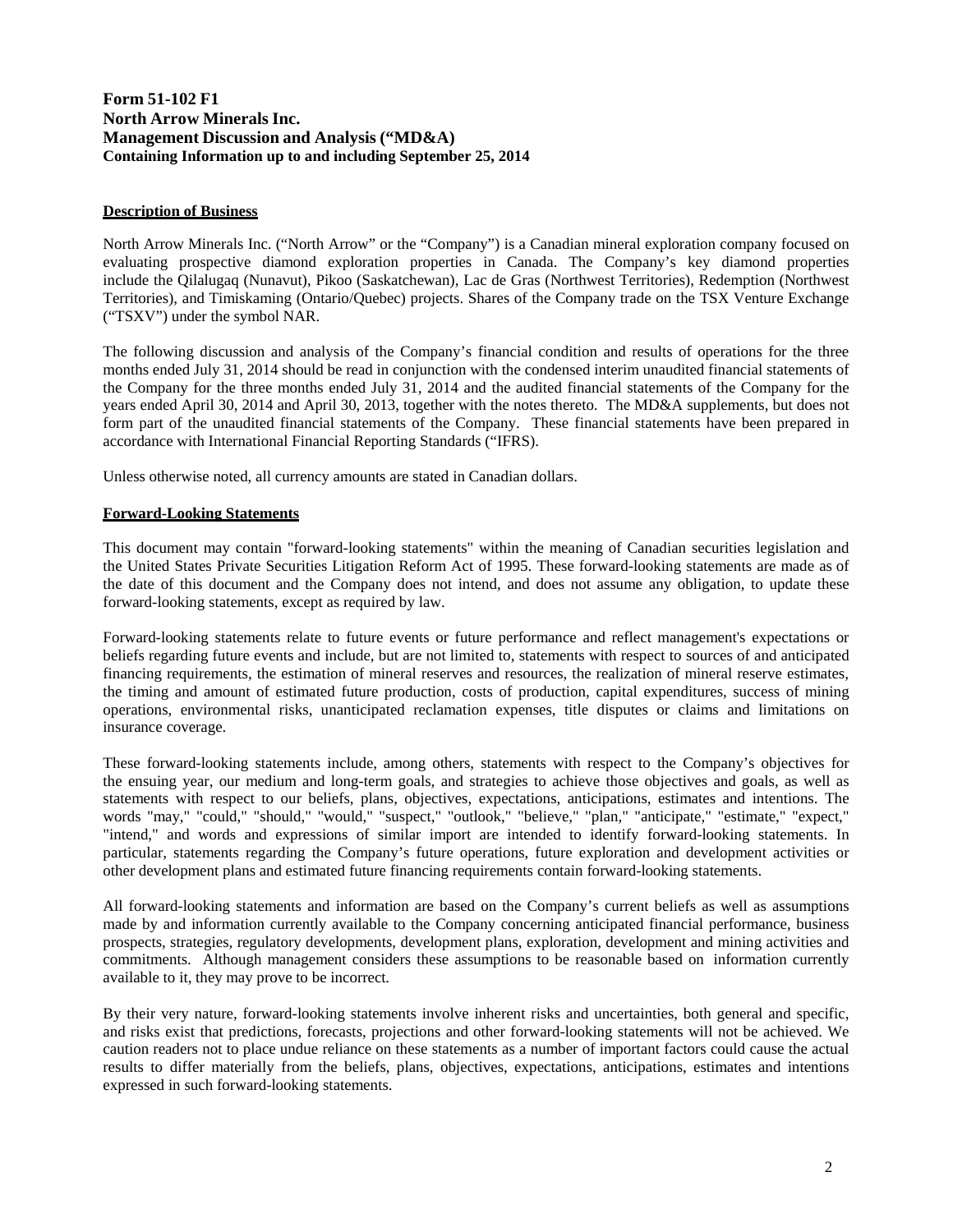These factors include, but are not limited to, developments in world financial and commodity markets, risks relating to fluctuations in the Canadian dollar and other currencies relative to the US dollar, changes in exploration plans due to exploration results and changing budget priorities of the Company or its joint venture partners, changes in project parameters as plans continue to be refined; possible variations in ore reserves, grade or recovery rates; accidents, labour disputes and other risks of the mining industry; delays in obtaining governmental approvals or financing, the effects of competition in the markets in which the Company operates, the impact of changes in the laws and regulations regulating mining exploration and development, judicial or regulatory judgments and legal proceedings, operational and infrastructure risks, and the Company's anticipation of and success in managing the foregoing risks. The Company cautions that the foregoing list of factors that may affect future results is not exhaustive. When relying on our forward-looking statements to make decisions with respect to the Company, investors and others should carefully consider the foregoing factors and other uncertainties and potential events. The Company does not undertake to update any forward-looking statement, whether written or oral, that may be made from time to time by the Company or on our behalf, except as required by law.

# **Highlights for the three months ended July 31, 2014 and subsequent events up to September 25, 2014**

# Qilalugaq project, NU

 On July 10, 2014 the Company announced that collection of a 1,500 tonne bulk sample from the Q1-4 kimberlite was underway at the Qilalugaq diamond project. On August 18, 2014 the Company announced that the sample collection was complete with 1,688 megabags of kimberlite weighing in excess of 1,500t delivered to the Company's laydown area in Repulse Bay in preparation for shipment south on the annual sealift arriving near the end of August. The sample was subsequently loaded and shipped on the annual sealift that arrived in Repulse Bay in late August. The sample has now been off-loaded at the port facility in Montreal and the first truck load of sample bags has arrived at the processing laboratory in Thunder Bay, ON. Processing the sample is expected to take approximately 4 months.

# Pikoo project, SK

 On July 7, 2014, the Company announced the completion of a June 2014 till sampling program at the Pikoo Diamond Project. A total of 441 till samples were collected during the four week program. In September, 2014 the Company reported that approximately 50% of the preliminary sample results had been received and that new, discrete kimberlite indicator mineral (KIM) trains could be defined. A follow up till sampling program is underway with the intent of fully defining targets in advance of a winter 2015 drilling program.

# Redemption project, NT

 On May 22, 2014, the Company announced the completion of a ground geophysical survey program at Redemption. Surveys were completed over a total of twenty-one grids, covering approximately 40 individual targets. On July 15, 2014 the Company announced the start of an exploration drilling program at the Redemption project and on August 18, 2014, the Company announced that the drilling program was complete. Kimberlite was not intercepted.

A summary of the exploration activities for the Company follows, as well as a description of other corporate activities. These summaries include some discussion of management's future exploration plans. The reader is cautioned that actual results, performance or achievements may be materially different from those implied or expressed in these statements. The Company's exploration programs are subject to change from time to time, based on the analysis of results and changing corporate priorities, exploration targets and funding consideration.

# **Exploration Projects Overview**

An overview of the exploration activities for the Company follows. For additional details the reader is referred to the Company's continuous disclosure documents available on SEDAR (www.sedar.com).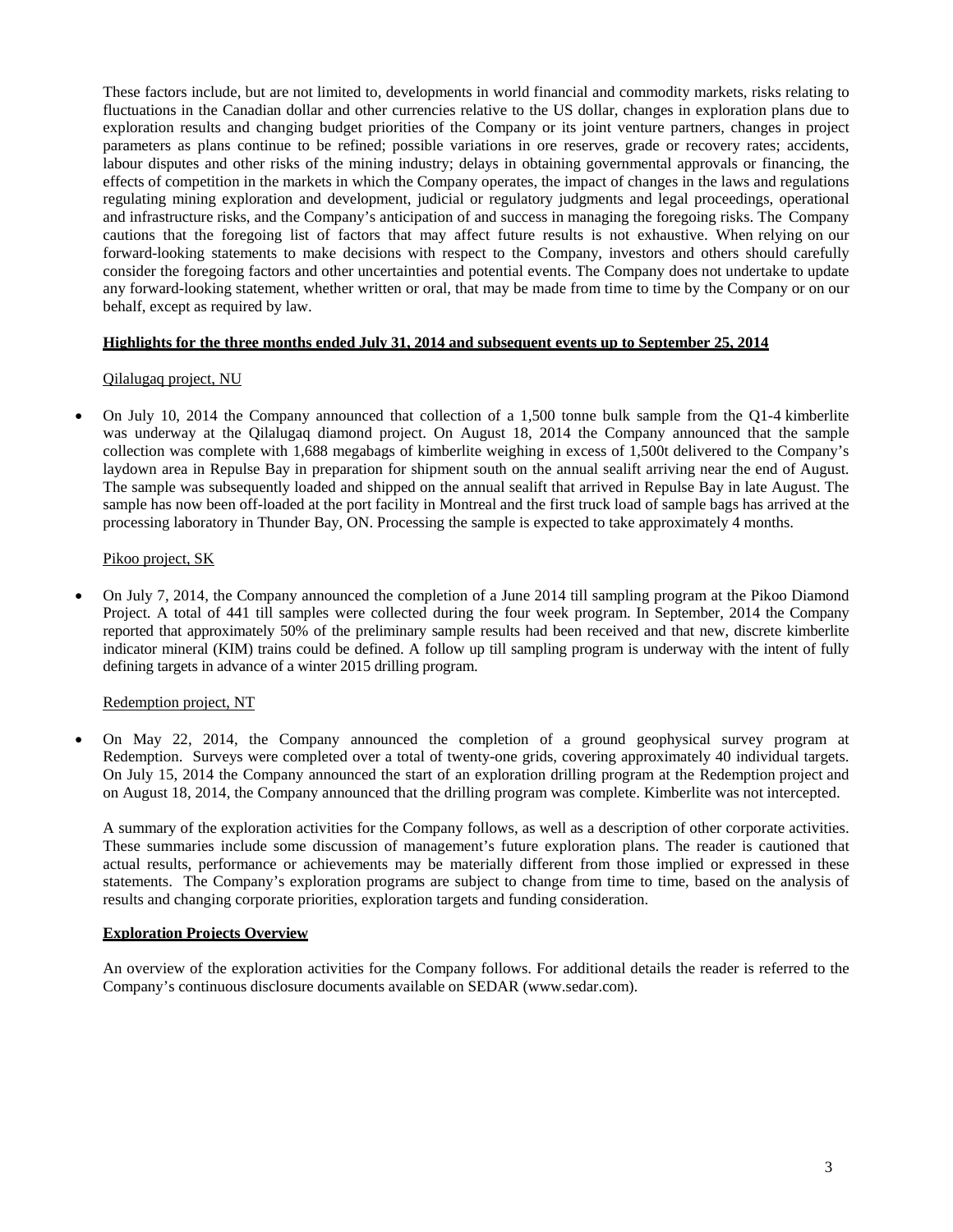|                                                               |                 | <b>Expended</b>          | <b>Write-offs</b>              |                 |
|---------------------------------------------------------------|-----------------|--------------------------|--------------------------------|-----------------|
|                                                               | April 30,       | <b>During</b>            | During the                     | <b>July 31,</b> |
|                                                               | 2014            | the Period               | <b>Period</b>                  | 2014            |
| <b>Diamond Properties</b>                                     |                 |                          |                                |                 |
| Lac de Gras, Canada                                           |                 |                          |                                |                 |
| <b>Exploration</b> costs                                      | 235,404         |                          |                                | 235,404         |
| Acquisition and tenure costs                                  | 277,918         |                          |                                | 277,918         |
| Geological, data collection and assays                        | 153,559         |                          |                                | 153,559         |
| Office and salaries                                           | 134,040         |                          |                                | 134,040         |
|                                                               | 800,921         | $\overline{\phantom{0}}$ | $\qquad \qquad \blacksquare$   | 800,921         |
| Pikoo, Canada                                                 |                 |                          |                                |                 |
| <b>Exploration</b> costs                                      | 302,574         | 69,635                   |                                | 372,209         |
| Drilling                                                      | 602,315         |                          |                                | 602,315         |
| Acquisition and tenure costs                                  | 7,453           |                          |                                | 7,453           |
| Geological, data collection and assays                        | 72,852          | 273,098                  |                                | 345,950         |
| Office and salaries                                           | 120,144         | 90,227                   |                                | 210,371         |
| Contributions from joint-venture partner                      |                 | (90, 200)                |                                | (90, 200)       |
|                                                               | 1,105,338       | 342,760                  | $\overline{\phantom{a}}$       | 1,448,098       |
| Timiskaming, Canada                                           |                 |                          |                                |                 |
| <b>Exploration</b> costs                                      | 4,638           |                          |                                | 4,638           |
| Drilling                                                      | 94,389          |                          |                                | 94,389          |
| Acquisition and tenure costs                                  | 326,757         |                          |                                | 326,757         |
| Geological, data collection and assays                        | 19,560          | 46,077                   |                                | 65,637          |
| Office and salaries                                           | 6,542           | 5,682                    |                                | 12,224          |
|                                                               | 451,886         | 51,759                   | $\frac{1}{2}$                  | 503,645         |
| Qilalugaq, Canada                                             |                 |                          |                                |                 |
| <b>Exploration costs</b>                                      | 87,641          | 66,711                   |                                | 154,352         |
| Acquisition and tenure costs                                  | 24,623          | 22,770                   |                                | 47,393          |
| Geological, data collection and assays                        | 84,069          | 940,470                  |                                | 1,024,539       |
| Office and salaries                                           | 41,058          | 38,569                   |                                | 79,627          |
|                                                               | 237,391         | 1,068,520                | $\overline{a}$                 | 1,305,911       |
| Luxx, Canada                                                  |                 |                          |                                |                 |
| <b>Exploration</b> costs                                      | 38,370          |                          |                                | 38,370          |
| Acquisition and tenure costs                                  | 135,028         | 1,140                    |                                | 136,168         |
| Geological, data collection and assays                        | 104,191         | 380                      |                                | 104,571         |
| Office and salaries                                           | 26,824          | 5,911                    | $\overline{\phantom{0}}$       | 32,735          |
|                                                               | 304,413         | 7,431                    | $\overline{\phantom{a}}$       | 311,844         |
| Mel, Canada                                                   |                 |                          |                                |                 |
| <b>Exploration costs</b>                                      | 7,961           |                          |                                | 7,961           |
| Acquisition and tenure costs                                  | 126,772         | 1,700                    |                                | 128,472         |
| Geological, data collection and assays                        | 126,012         | 4,745                    |                                | 130,757         |
| Office and salaries                                           | 13,140          | 3,765                    |                                | 16,905          |
|                                                               | 273,885         | 10,210                   | $\blacksquare$                 | 284,095         |
|                                                               |                 |                          |                                |                 |
| Redemption, Canada<br><b>Exploration</b> costs                |                 |                          |                                |                 |
|                                                               | 3,879           | 43,694                   |                                | 47,573          |
| Drilling                                                      |                 | 74,147                   |                                | 74,147          |
| Acquisition and tenure costs                                  | 39,651          |                          |                                | 39,651          |
| Geological, data collection and assays<br>Office and salaries | 1,031,914       | 207,427                  |                                | 1,239,341       |
|                                                               | 101,631         | 23,494                   |                                | 125,125         |
|                                                               | 1,177,075       | 348,762                  | $\overline{\phantom{a}}$       | 1,525,837       |
| <b>TOTAL</b>                                                  | \$<br>4,350,909 | \$1,829,442              | \$<br>$\overline{\phantom{a}}$ | \$<br>6,180,351 |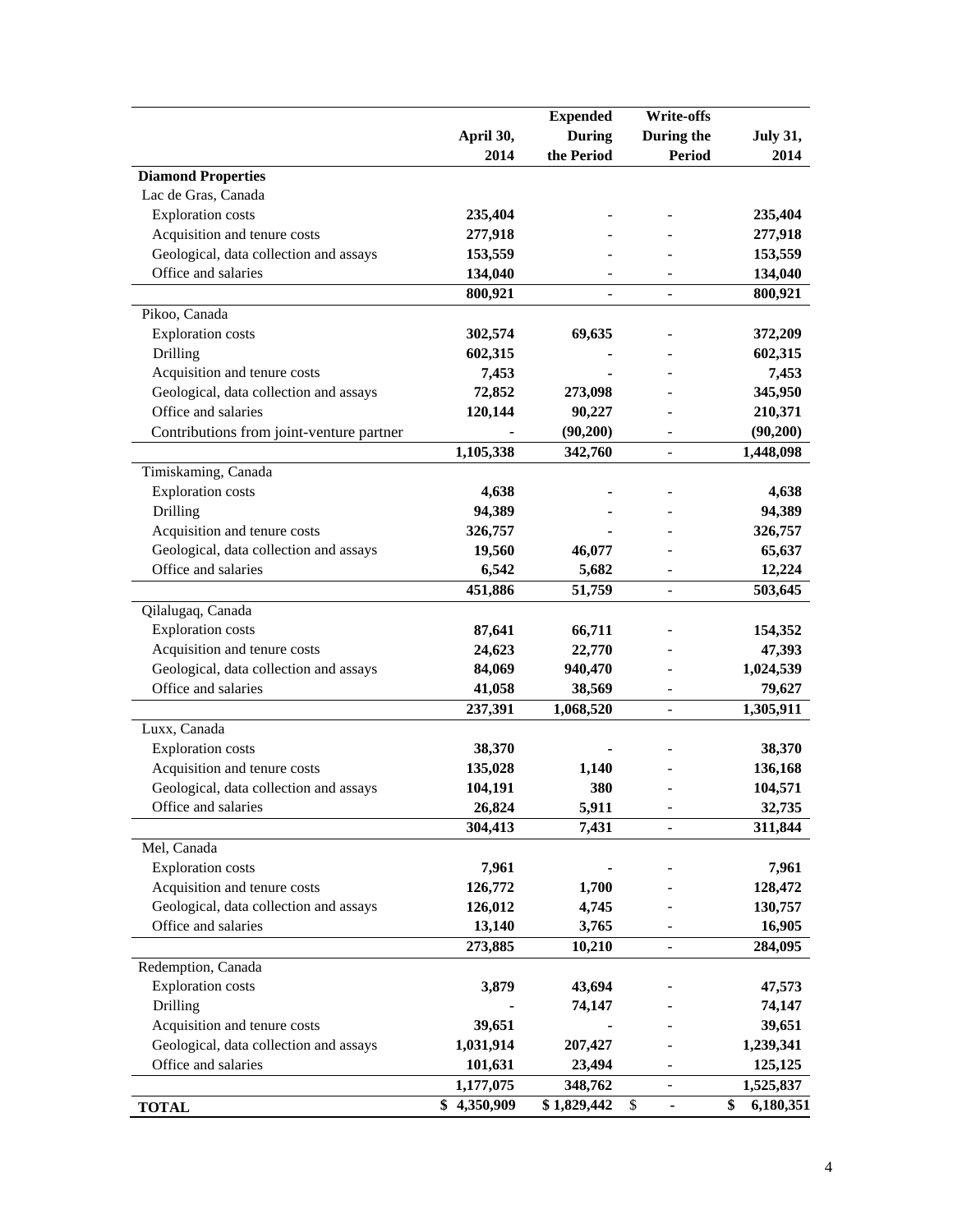Unless otherwise stated below, the Company's Canadian exploration activities are conducted under the supervision of Kenneth Armstrong, P.Geo. (ON), President and CEO of the Company.

During the year ended April 30, 2013, the Company underwent a corporate restructuring for the purpose of focusing its evaluation efforts on prospective diamond properties in Canada. The Company increased its interest in the Lac de Gras diamond project and also acquired options to earn an 80% interest in the each of the Pikoo, Qilalugaq and Timiskaming diamond properties. During the year ended April 30, 2014 the Company earned an 80% interest in each of the Timiskaming and Pikoo diamond projects, acquired an option to earn 55% interest in the Redemption diamond project in the Lac de Gras region of the Northwest Territories, and acquired 100% interests in each of the Mel and Luxx projects in Nunavut.

The Company's plans for its non-diamond exploration properties include evaluation through option and joint venture agreements with third parties and the possible sale of properties.

# **Diamond Projects**

#### Qilalugaq, Pikoo and Timiskaming Diamond Projects, Canada

On March 14, 2013, the Company entered into an assignment agreement with 0954506 B.C. Ltd. ("BCCo") under which BCCo agreed to assign and transfer to the Company all of BCCo's interest and obligations in separate option agreements to earn an 80% interest in the Timiskaming, Pikoo and Qilalugaq diamond projects. At that time, Stornoway Diamond Corporation was the holder of a 100% interest in all three projects and had granted BCCo options to acquire the 80% interests in the projects. BCCo is a private company controlled by Eira M. Thomas. Ms. Thomas is the daughter of D. Grenville Thomas, Chairman and a director of the Company.

On April 29, 2013 the Company announced the closing of the assignment agreement including the payment to BCCo of \$20,000 and the issuance to BCCo of 500,000 transferrable share purchase warrants. Each share purchase warrant entitles the holder to acquire one common share of the Company at a price of \$0.25 for a period of five years. The warrants became exercisable when the Company exercised the option to earn an interest in the Timiskaming projects (see below).

With closure of the assignment, the Company retains options to earn an 80% interest in each of the Qilalugaq, Pikoo and Timiskaming diamond properties by completing exploration work programs (each an "option work program") on each of the projects. If the Company completes an option work program and provides notice to Stornoway of its intent to vest an 80% interest in a project, Stornoway will have a one-time right (the "Back-in Right") to buy-back an additional 20% interest in the project by paying to the Company an amount equal to three times the costs incurred in connection with the applicable option work program. Upon earn-in by the Company in a project, the Company and Stornoway will form a joint venture for the purpose of further exploration of the project, and the interests would be 80% to the Company and 20% to Stornoway, unless Stornoway exercises the Back-In Right, in which case the interest would be 60% to the Company and 40% to Stornoway.

Details on the status of the option agreement for each project, as well as technical details for each project, are provided below.

#### Qilalugaq diamond project, Nunavut

The 7,143 hectare Qilalugaq diamond project is located near the community of Repulse Bay (Naujaat), Nunavut. The property was originally staked by BHP Billiton Diamonds Inc. and subsequently optioned by Stornoway in 2006. Stornoway acquired a 100% interest in the project in 2010. The project is subject to a 3% net smelter returns royalty on metals produced and a 3% gross-overriding royalty on the sale of industrial minerals, including diamonds. A total of eight kimberlite pipes (Q1-4, A34, A42, A59, A76, A94, A97 and A152) have been identified within the Qilalugaq diamond project as well as a number of laterally extensive kimberlite dyke systems.

The 12.5 hectare Q1-4 kimberlite is the largest kimberlite pipe in the eastern Canadian Arctic. On May 15, 2013 the Company confirmed an Inferred Mineral Resource at Q1-4 estimated to be 26.1 million carats from 48.8 million tonnes total content of kimberlite with an average +1 DTC (approximately +0.85mm) total diamond content of 53.6 carats per hundred tonnes (cpht) extending from surface to a depth of 205m. Additional resource upside in the form of a target for further exploration was estimated at between 7.9 to 9.3 million carats of diamonds from 14.1 to 16.6 million tonnes total content of kimberlite with an average +1 DTC total diamond content of 56.1 cpht, extending from 205m depth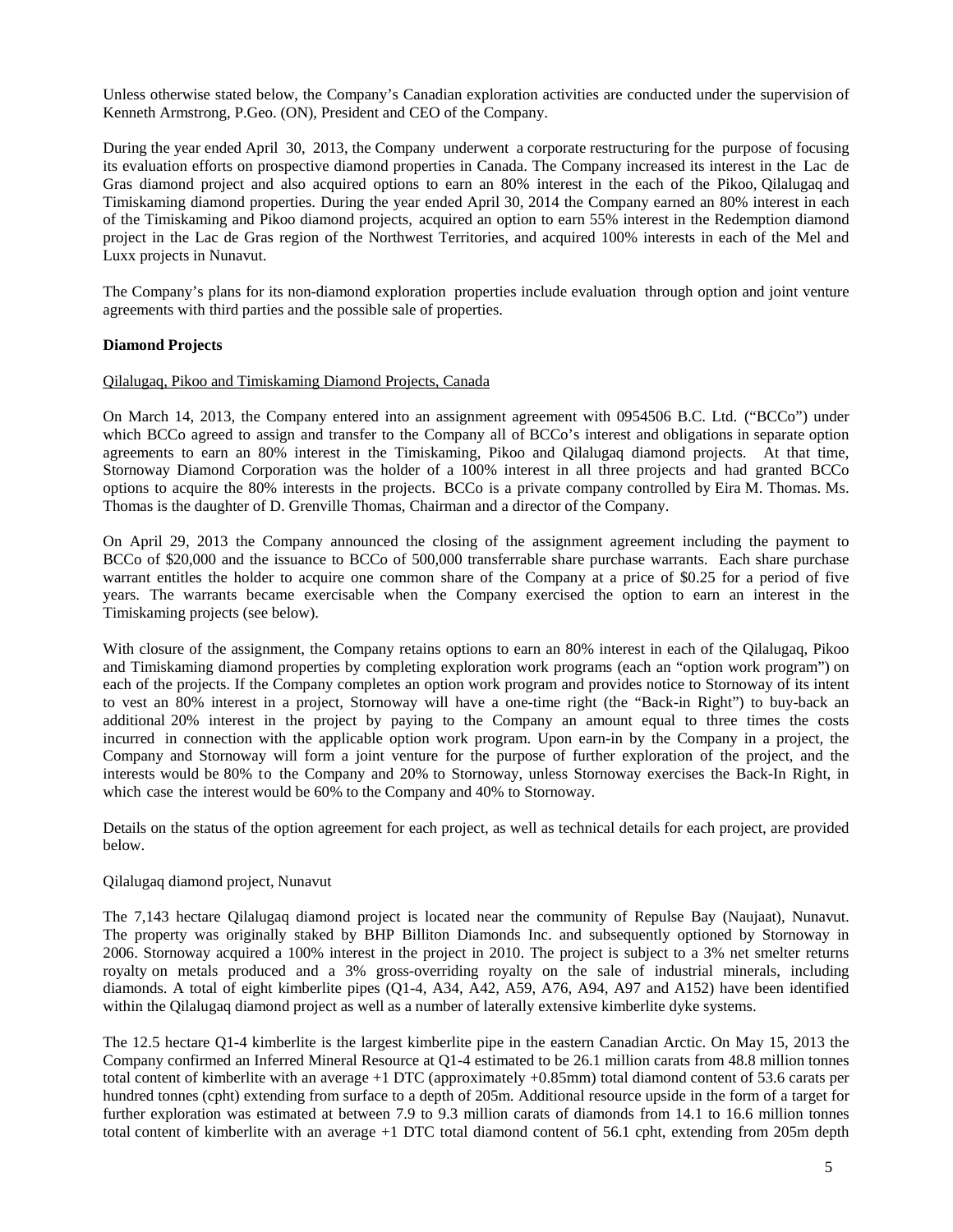to 305m depth. The mineral resource estimate comprised the integration of kimberlite volumes, density, petrology and diamond content-data obtained from 5,133 m of diamond drilling, 2,714 m of reverse circulation (RC) drilling, 2.9 tonnes of samples submitted for microdiamond analysis, 257.7 tonnes of samples submitted for macrodiamond sampling with 59.2 carats of diamonds (2,054 stones) recovered from RC drilling, 7.5 carats of diamonds (205 stones) recovered from surface trenching and 2.36 carats of diamonds (69 stones) recovered from HQ diameter diamond drilling.

Mineral resources that are not mineral reserves do not have demonstrated economic viability. The potential quantity and grade of a target for further exploration referred to above is conceptual in nature, there has been insufficient exploration to define a mineral resource, and it is uncertain whether further exploration will result in the target being delineated as a mineral resource.

The Company has the option to earn an 80% interest in the Qilalugaq project by completing an option work program that includes the collection of a 1,000 tonne bulk sample from the Q1-4 kimberlite for the purpose of recovering a large enough parcel of diamonds (approximately 500 carats) to better determine diamond content, size distribution, diamond parcel value, and to establish whether or not coloured diamonds persist into the larger diamond sizes. The option work program must be completed within two years of receipt of the required land use permit and, in any event must be completed no later than January 2018.

During the period ended July 31, 2014, the Company commenced a 1,500 t bulk sampling program on the Q1-4 kimberlite. The sample was collected by surface trenching of an area of Q1-4 where there is limited  $(\langle 1m \rangle)$  overburden cover. In 2007, Stornoway collected (from hand dug pits) a 20.3 tonne sample from this same area and recovered 6.1 carats of diamonds for a sample grade of 30 cpht.

On August 18, the Company reported that sample collection was 100% complete, with 1,688 megabags of kimberlite weighing in excess of 1,500t having been delivered to the Company's sample laydown site in Repulse Bay. The sample was subsequently loaded onto the annual sealift to Repulse Bay and delivered to a shipping facility in Montreal on September 21. The first truck load of sample bags has arrived at the processing laboratory in Thunder Bay and will continue to arrive over the next several weeks. Sample processing is expect to commence during the first week of October and will take approximately 4 months.

Funds received from the October 2013 and February 2014 financings are being used to conduct the sampling program, including sample collection, shipping and processing, with an estimated budget of \$3.7 million. The collection and shipping of the sample has been completed on budget.

#### Pikoo diamond project, Saskatchewan

The Pikoo diamond project consists of 33,374 hectares of mineral claims located approximately 140 km east of La Ronge, Saskatchewan. An all-season road to the community of Deschambault Lake comes to within 6 km of the project's southern boundary. During the summer of 2013 the Company completed an initial ten hole (2,002 m) exploration drilling program at the Pikoo project. Hypabyssal kimberlite was intersected in nine of the ten drill holes, confirming the presence of a new kimberlite field in this region.

The most significant discovery of the program was in the South Pikoo area where target PK150 was tested by three drill holes. The PK150 kimberlite is estimated to be a near vertical body, approximately 10 to 15m wide and has been tested over a 75m strike length. The kimberlite is comprised of dark grey hypabyssal kimberlite containing abundant olivine as well as common ilmenite and orange to purple garnets and less common chrome diopside. Internal country rock dilution is estimated as less than 5% and mantle nodules ranging up to 10 cm are common.

The remaining six drill holes that hit kimberlite, encountered narrow kimberlite dykes less than 1 m in width including the PK151 target, located 300 m east of PK150, and five holes testing the North Pikoo target over a 1.1km strike length.

In November, 2013 the Company announced microdiamond results for a 209.7 kg samples from the PK150 kimberlite. The sample returned a total of 745 diamonds larger than the 0.106 mm sieve size, including 23 diamonds larger than the 0.85 mm sieve size. The total weight of the +0.85 mm diamonds recovered from the sample was 0.2815 carats and over 95% of the diamonds are described as intact, white octahedrons and aggregates. A summary of the diamond results can be found in the following table: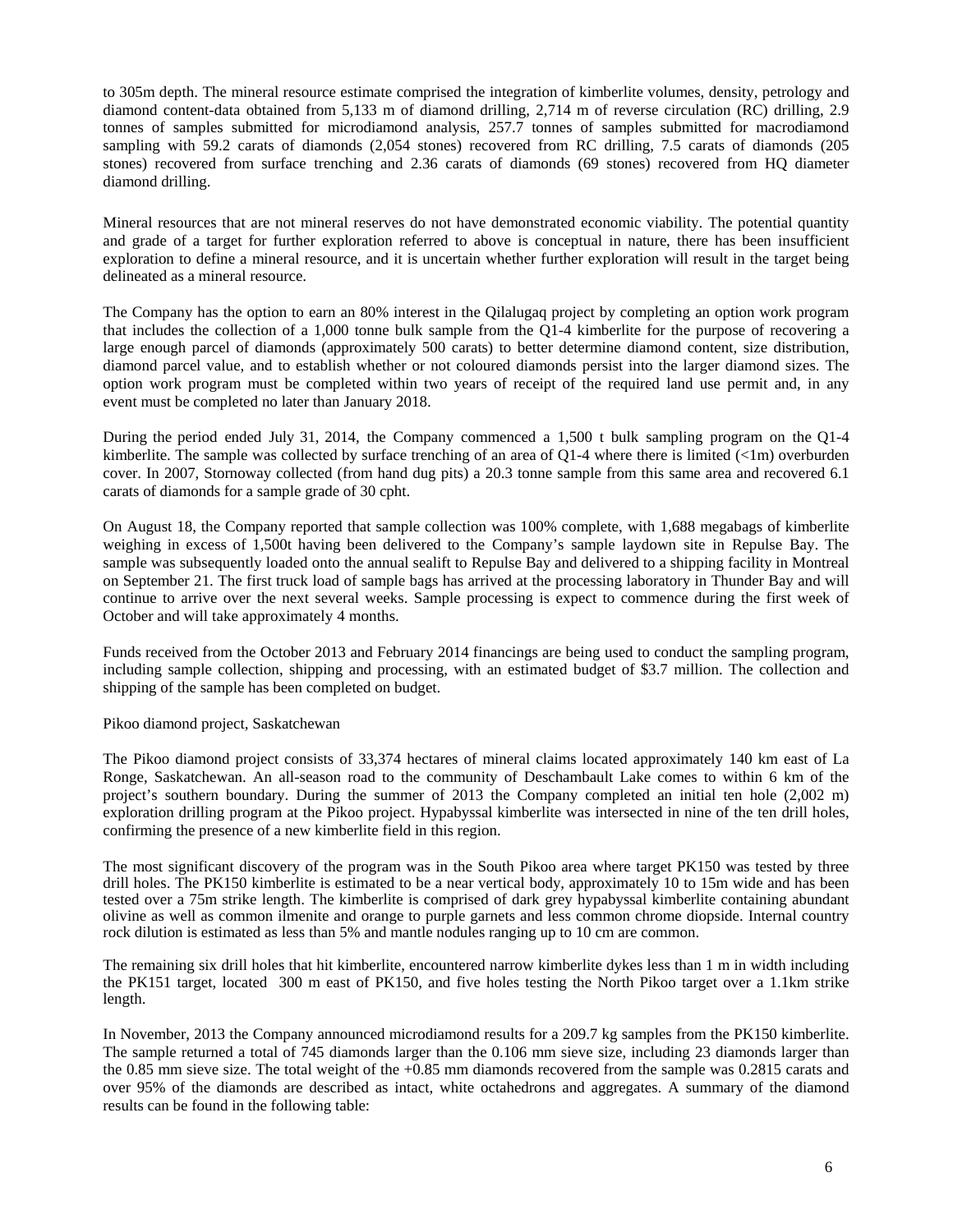|          | <b>Number of Diamonds per Sieve Size (mm Square Mesh Sieve)</b> |          |          |          |          |          |          |         |         |               |            |
|----------|-----------------------------------------------------------------|----------|----------|----------|----------|----------|----------|---------|---------|---------------|------------|
| Sample   | $+0.106$                                                        | $+0.150$ | $+0.212$ | $+0.300$ | $+0.425$ | $+0.600$ | $+0.850$ | $+1.18$ | $+1.70$ | Total         | Total      |
| Weight   | $-0.150$                                                        | $-0.212$ | $-0.300$ | $-0.425$ | $-0.600$ | $-0.850$ | $-1.18$  | $-1.70$ | $-2.36$ | <b>Stones</b> | Carats     |
| $Drv$ Kg |                                                                 |          |          |          |          |          |          |         |         |               | $+0.85$ mm |
| 209.7    | 392                                                             | 199      | 65       | 27       | 19       | 20       | 21       |         |         | 745           | 0.2815     |

Management considers the recovery of such relatively high counts of +0.85 mm diamonds from the first kimberlite discovered at the Pikoo project to be an exceptional result and establishes Pikoo and the northern Sask Craton as a new diamond district in Canada.

The 2013 Pikoo exploration program was funded by the Company and fulfilled the Company's obligations under a March 2013 option agreement to earn an 80% interest in the Pikoo project from Stornoway. As such, on November 18, 2013 the Company delivered to Stornoway official notice that it had vested at an 80% interest in the project, subject to a one time back-in right held by Stornoway. On January 17, 2014, Stornoway notified the Company that Stornoway had elected not to exercise its back-in right. As a result, ongoing exploration and evaluation of the project is subject to an 80%/20% (North Arrow/Stornoway) participating joint venture.

The Pikoo project area hosts additional kimberlite targets and numerous anomalous KIM samples that require further follow up work and target definition. In July 2014, the Pikoo joint venture completed a till sampling program designed to identify and better define additional KIM trains within the project. A total of 441 till samples were collected over a 4 week program. Preliminary, visual picking results have been received for approximately half of the samples and new, discrete KIM trains have been defined from these data. Considering the initial results from the June sampling program, a follow up till sampling program is underway to better define the new KIM trains and prepare targets for drill testing as part of a winter 2015 drilling program. Including this follow up sampling program, the 2014 Pikoo project expenditures are estimated at \$1,100,000 including sample processing costs and contingencies, of which the Company's portion is approximately \$880,000.

Timiskaming diamond project, Ontario/Quebec

The Timiskaming diamond project consists of 3,865 hectares of non-contiguous mineral claims in the Cobalt-New Liskeard-Elk Lake-Notre Dame du Nord (Ville Marie) region of northeastern Ontario and northwestern Quebec. Between 1995 and 2012, Stornoway and its predecessor companies conducted comprehensive diamond exploration programs within the project area resulting in the discovery of nine kimberlites. Six of these kimberlites (95-1, 96-1, SC-118, KL-01, KL-22, and Baby) are subject to the option agreement with BCCo. Surficial sediment sampling and geophysical data from the Timiskaming diamond project suggest additional undiscovered kimberlites may be located within the project area.

During the Year ended April 30, 2014 the Company exercised its option to earn an 80% interest in the Timiskaming diamond project by completing an option work program that includes testing three separate geophysical targets, each with at least one diamond drill hole. On May 14, 2013 the Company announced the completion of a five hole (547) m) drilling program testing four targets located up ice from unsourced kimberlite indicator mineral trains. Kimberlite was not intersected in any of the drill holes. Completion of the May 2013 drilling program fulfilled the requirements of the option work program under the option agreement with Stornoway and the Company delivered to Stornoway a notice of its intent to vest at an 80% interest in the project, subject to a one time back in right held by Stornoway. On August 6, 2013 Stornoway notified the Company that it will not exercise its back-in right and, as a result, ongoing exploration of the Timiskaming project will be conducted under an 80/20 (North Arrow/Stornoway) joint venture.

During the period ended July 31, 2014 the Company announced a program to evaluate four of the seven kimberlites that form part of the Timiskaming Project. The program will use approximately 3,300 kg of archived drill core from the 95-1, 96-1, Baby and SC-118 kimberlites to complete a comprehensive evaluation of the mineral chemistry of each kimberlite, and to evaluate their potential to host a coarse diamond population. The diamond evaluation will consist of processing a series of micro-DMS samples for the recovery of +0.3 mm diamonds. Due to small sample sizes, this work will not be definitive, however the recovery of even a single +0.3 mm diamond from any of the bodies would have positive implications for the project and could result in the need for new drilling to delineate and better assess the kimberlite. The mineral chemistry work will complement the extensive project database and allow for interpretation of locally anomalous till sample results in the vicinity of the kimberlites and evaluation of untested drill targets in these areas. This evaluation work is presently ongoing at an estimated cost of \$73,000 (the Company's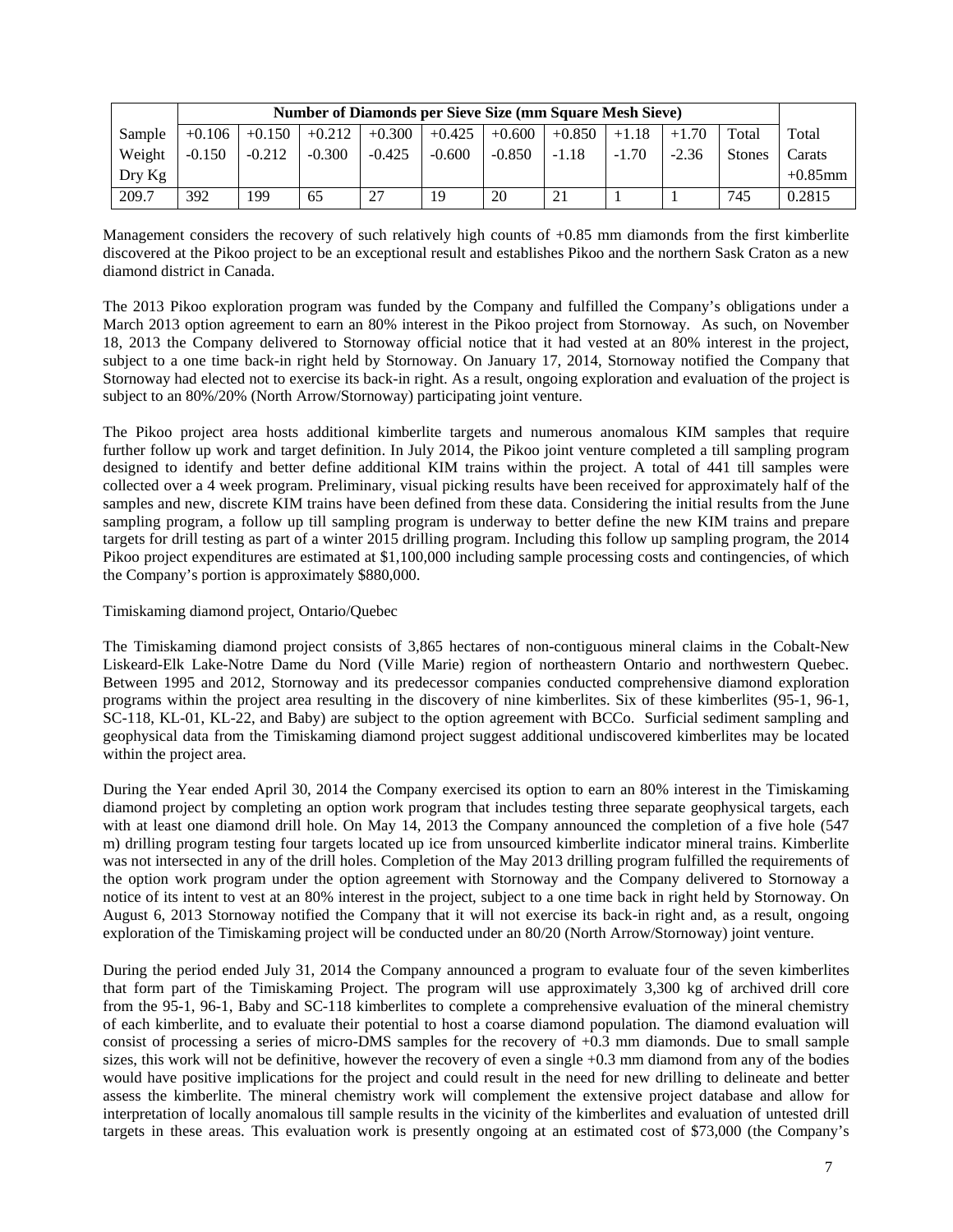share approximately \$60,000). The purpose of the program will be to determine if these kimberlites require additional drilling and to evaluate the mineral chemistry of the kimberlite in comparison to mineral chemistry in the project's regional till sampling database.

#### Redemption Diamond Project, Northwest Territories

In July 2013 the Company entered into an agreement with Arctic Star Exploration Corp. under which Arctic Star has granted the Company an option to earn a 55% interest in the Redemption diamond project in the Lac de Gras region of the Northwest Territories.

The Redemption project is located within the Lac de Gras diamond district, approximately 32 km southwest of, and 47 km to the west of the Ekati and Diavik diamond mines, respectively. The project benefits from an extensive database of previous exploration work by Arctic Star and others, including airborne and ground geophysical surveys, till geochemical sampling and a limited amount of drilling. Importantly, the project covers the interpreted up ice termination of the South Coppermine kimberlite indicator mineral train. The South Coppermine KIM train was extensively explored by Arctic Star between 2004 and 2010 and is defined by a full suite of kimberlite indicator minerals including pyrope garnets, high-magnesium ilmenites, chrome diopsides, chromite and eclogitic garnets. These indicator minerals exhibit compositions that are typical of minerals found within diamond bearing kimberlites. A number of the indicator minerals have been described as having angular shapes, soft alteration coats and in some cases are attached to kimberlite; textural characteristics that are interpreted to indicate the minerals have not travelled far from their bedrock source.

In April 2014 the Company conducted a ground geophysical program designed to confirm and better define high priority targets identified from 2013 airborne geophysical, bathymetry and till sampling programs on the property. Surveys were completed over a total of twenty-one grids, covering approximately 40 individual targets. An emphasis was placed on surveying targets that are well located with respect to the up ice termination of the South Coppermine KIM train.

During July and August 2014 the Company conducted an 800 m drilling program that tested seven targets located in the central part of the property near the up ice termination of the South Coppermine KIM train. The targets were identified based on results of a detailed data compilation and new airborne and ground geophysical surveys. On August 18, 2014 the Company announced that the drilling program did not definitively encounter a bedrock kimberlite source for the South Coppermine KIM train. Drill hole 14-RED23-08 (Az. 180 degrees; dip -60 degrees) tested a linear gravity low and encountered predominantly fresh to weakly altered granite that included a moderately to strongly fractured fault zone from 89.9 m to 99.7 m downhole. This fault zone contained intervals of dull green clay gouge which have been collected for kimberlite indicator mineral analyses. The final cost of the drill program is expected to be approximately \$600,000.

While disappointing that kimberlite was not encountered during the drilling program, management still considers the property to be prospective for the discovery of a bedrock source to the South Coppermine KIM train. Work moving forward will include a re-evaluation of the project database to identify and rank remaining targets in advance of future drilling.

Under the terms of the July 2013 option agreement with Arctic Star, the Company can earn a 55% interest in the Redemption project by incurring \$5 million in exploration expenditures prior to July 1, 2017, including a firm commitment to spend \$1,000,000 prior to July 1, 2014 (completed).

# Lac de Gras Diamond Project – Northwest Territories

The Lac de Gras Diamond project forms a very large, contiguous block of mineral claims and mining leases located within the Lac de Gras diamondiferous kimberlite field in Canada's Northwest Territories, home to some of the richest diamond deposits in the world. The project area directly adjoins the mineral leases that host the Diavik diamond mine, located 10 km to the north. The Ekati diamond mine is located within 40 km to the northwest. The trend line defined by Diavik's mine project kimberlites runs directly through the centre of the project, while trend line defined by Ekati's mine project kimberlites crosses the western portion of the project.

The Lac de Gras project originally consisted of 81,500 acres of mining leases and mineral claims and was subject to a 50-50 joint venture with Dr. Chris Jennings who subsequently assigned his interest to Springbok Holdings Inc. ("Springbok"). The North Arrow / Springbok property is contiguous with a 226,000 acre block of claims held by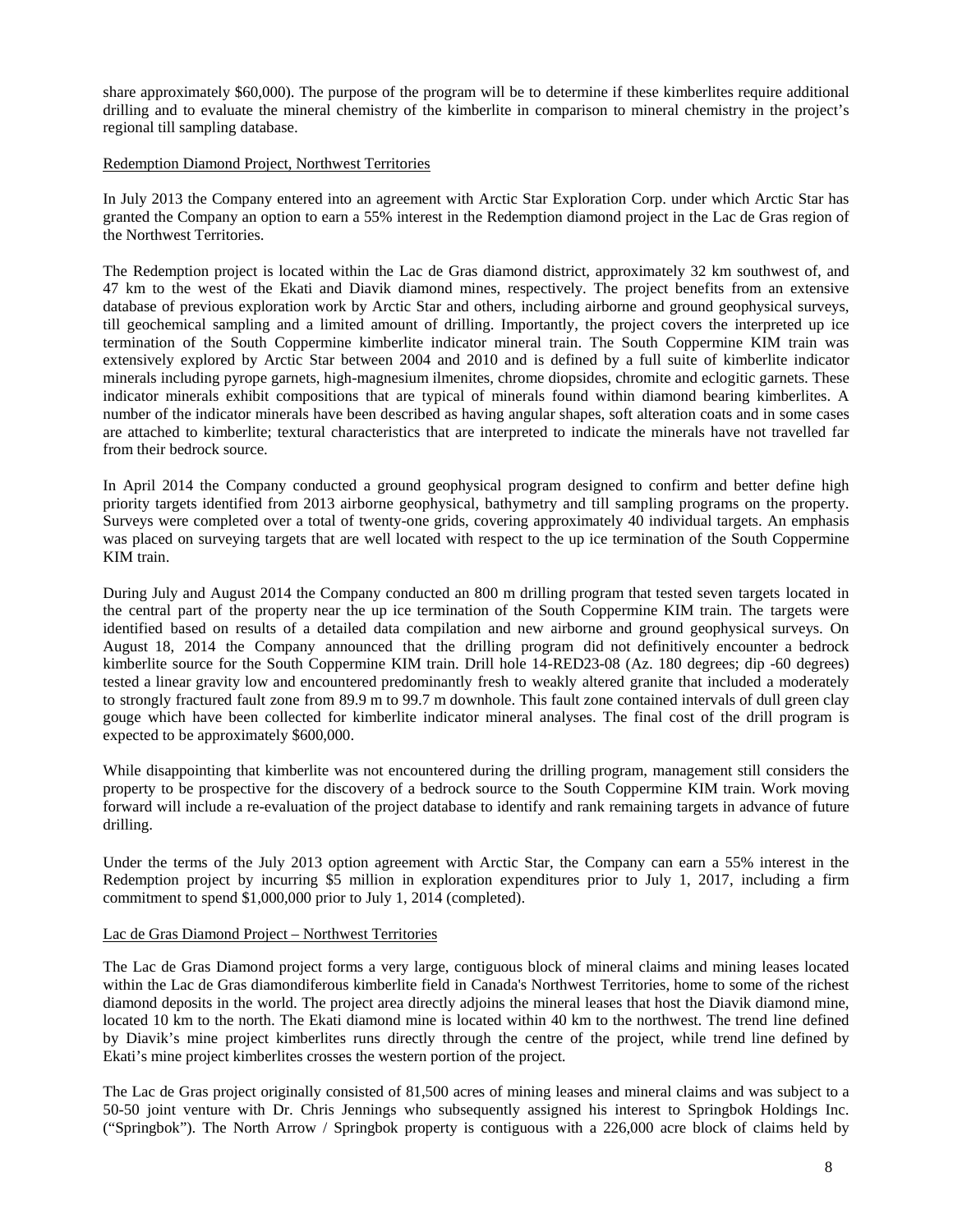Dominion Diamond Corporation (formerly Harry Winston Diamond Mines Ltd.). Under the terms of an option agreement announced on September  $6<sup>th</sup>$  2011, the Company, Springbok and Dominion agreed to amalgamate the two properties to form a "Joint Venture Property" totaling over 307,000 acres. Dominion maintains an option to earn a 55% interest in the Joint Venture Property by funding \$5,000,000 in exploration expenditures over a five year period. Upon exercising the option, a joint venture will be formed in which Dominion will hold a 55% interest and the Company and Springbok will equally share a 45% interest in the entire 307,000 acre Joint Venture Property.

On October 24, 2012, the Company entered into an agreement with Springbok to acquire Springbok's 50% interest in the LDG/GT Property (the "Springbok Interests"). The Springbok Interests include the right to obtain a 22.5% interest in the Joint Venture Property, subject to the terms and conditions of the option agreement among Springbok, the Company and Dominion. On April 29, 2013 the Company announced it had closed the acquisition of the Springbok Interests for consideration consisting of 1,000,000 post-consolidation common shares of the Company. As additional consideration, in the event that Dominion exercises its option and earns 55% interest in the Joint Venture Property and the Company subsequently incurs \$2 million in joint venture expenditures on the Joint Venture Property, the Company will issue to Springbok that number of commons shares of the Company having a value of \$1 million.

During the winter and summer of 2013 Dominion completed an overburden drilling program intended to test the basal tills of the property on a defined grid. The program utilized a helicopter portable reverse circulation drill capable of sampling a complete till column to reach basal till not accessed by previous surficial till sampling. A total of 757 overburden reverse circulation drill holes (1,704 samples) tested the basal tills of the property for kimberlite indicator minerals (KIMs). Subsequent to the year ended July 31, 2014 Dominion informally indicated to the Company that Dominion had incurred in excess of \$5 million in exploration expenditures on the Lac de Gras Property. The Company is waiting on a final accounting of the exploration expenditures incurred during the option period and is working with Dominion to finalize a formal joint venture agreement intended to govern the further exploration and evaluation of the property. An exploration program and budget for calendar 2014 has not been presented and a 2014 exploration program is not anticipated.

# Mel Diamond Project - Nunavut

The Company currently maintains a 100% interest in the Mel diamond project, Nunavut. The project was acquired to cover unexplained kimberlite indicator mineral trains identified from public datasets and consists of approximately 183,000 acres on the Melville peninsula, approximately 140 km south of the community of Hall Beach and 210 km northeast of the community of Repulse Bay which is also the location of the Company's Qilalugaq diamond project. The property is located within 10 km of tidewater and hosts two unsourced KIM trains defined from over 500 till samples recorded in public assessment files. The mineral trains are composed of pyrope and eclogitic garnets, as well as ilmenite. A review of the mineral chemistry associated with the KIM trains indicates the compositions of the KIMs are consistent with derivation from a mantle-derived kimberlitic source.

An airborne magnetic survey was completed during July 2013 and 13 till samples were collected during a one day site visit in September 2013. Additional till sampling was completed on the property during July and August 2014. Forty seven till and stream samples were collected during a total of three days of work completed in conjunction with the bulk sampling program at the Company's Qilalugaq diamond project. Results from the 2014 sampling program are expected in December 2014 or early 2015.

The Mel project was acquired in 2013 subject to a purchase and sale agreement with Anglo Celtic Exploration Ltd., a private company controlled by D. Grenville Thomas, a director of the Company. Under the terms of the agreement, the Company acquired a 100% interest in the property in consideration of a 1% gross overriding royalty. The Company retains the right to buy back half of the royalty (0.5%) for \$1 million at any time. The Company also issued to Anglo Celtic 250,000 transferrable share purchase warrants. Each warrant entitles the holder to acquire one common share of the Company at a price of 65 cents for a period of five years from the closing date of the purchase and sale.

#### Luxx Diamond Project - Nunavut

The Company currently maintains a 100% interest in the Luxx diamond project, Nunavut. The project was acquired to cover unexplained kimberlite indicator mineral trains identified from public datasets and consists of approximately 100,000 acres on the tidewater of Chesterfield Inlet, approximately 60 km from the community of Chesterfield Inlet and 100 km north of the community of Rankin Inlet. The project includes at least one, and possibly three KIM trains defined from over 350 till samples in public assessment records. The trains are located within 20 km of the Churchill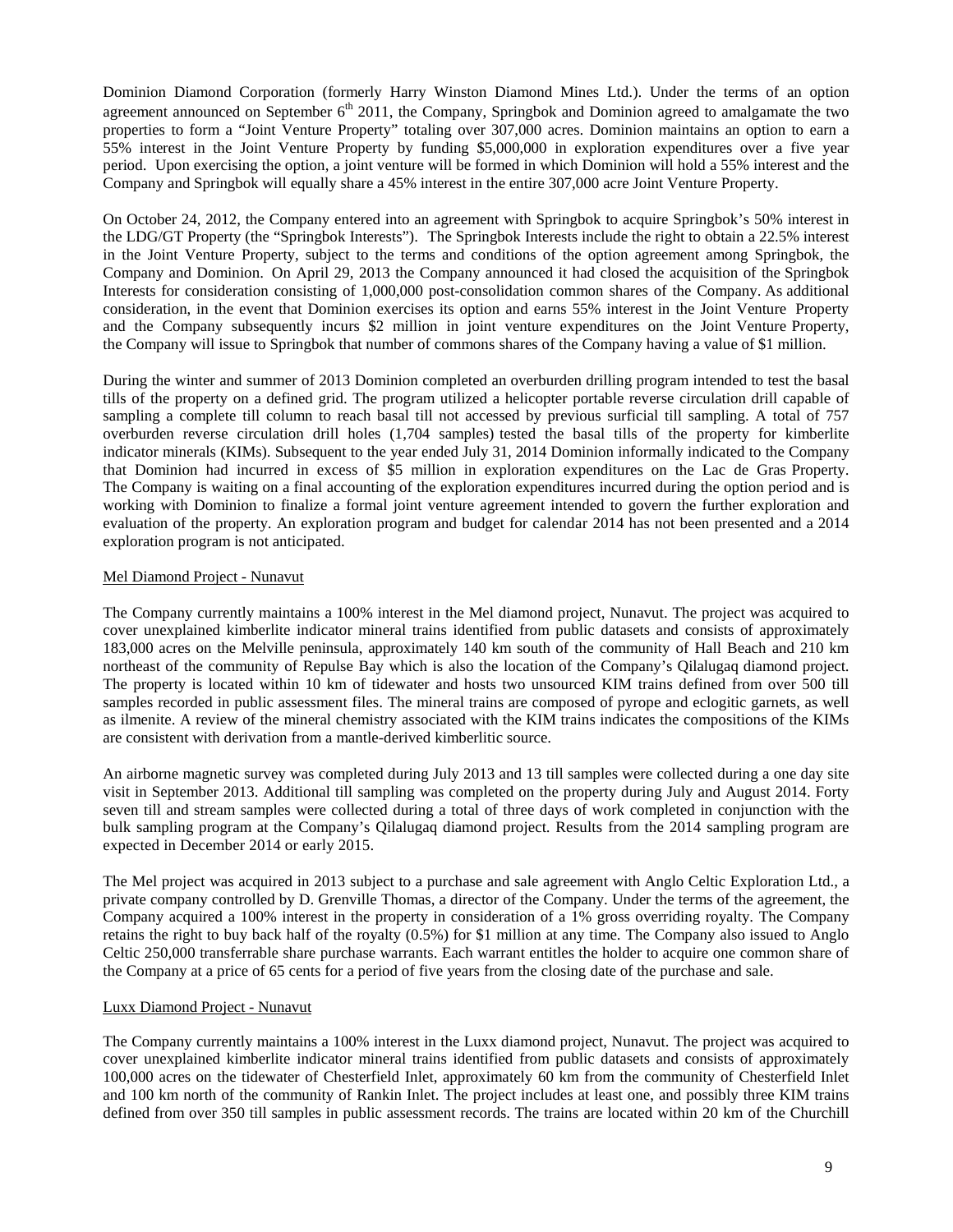kimberlite cluster, and include samples containing in excess of 30 garnets and 200 ilmenites at the head of the train that is well cut-off by a series of barren till samples.

An airborne magnetic survey was completed during July 2013 and 64 till samples were collected during a brief, 4 day field program completed in September 2013. Results from the 2013 till samples confirmed the location of the primary KIM trains with in excess of 200 pyrope garnets returned from two samples located immediately down ice from a prominent, lake based geophysical target. A two day follow up exploration program was completed in August 2014 including ground truthing of high priority targets as well as the collection of seventeen till samples.

The Luxx project was acquired in 2013 subject to a purchase and sale agreement with Anglo Celtic Exploration Ltd., a private company controlled by D. Grenville Thomas, a director of the Company. Under the terms of the agreement, the Company acquired a 100% interest in the property in consideration of a 1% gross overriding royalty. The Company retains the right to buy back half of the royalty (0.5%) for \$1 million at any time. The Company also issued to Anglo Celtic 250,000 transferrable share purchase warrants. Each warrant will entitle the holder to acquire one common share of the Company at a price of 65 cents for a period of five years from the closing date of the purchase and sale.

# **Gold and Base Metal Projects**

The Company maintains an interest in a number of gold, base metal and lithium projects in the Northwest Territories and Nunavut. The Company continues to pursue opportunities to see these properties further evaluated, however has no plans to fund or conduct exploration of these properties on its own. Details on specific properties are provided below.

# Contwoyto Gold Project – Nunavut

The Contwoyto project consists of six blocks (13,000 acres) of mining leases and mineral claims located close to and adjoining Elgin Mining Inc.'s Lupin gold mine property. The Company's Contwoyto project claims contain known gold occurrences that have been subjected to various levels of mineral exploration up to and including diamond drilling. The Company's mining leases 3362 and 3407 contain the Dune and Pan gold prospects, respectively. Management believes that there is the potential to outline additional mineralization at Pan and Dune, as well as elsewhere within the Contwoyto claims and leases.

In June 2012, the Company entered into an agreement with Lupin Mines Incorporated, a wholly owned subsidiary of Elgin. Under the terms of the agreement Elgin could earn a 60% interest in the Company's Contwoyto gold project by spending \$6 million over a period of six years. In July 2013, the Company and Elgin signed an amending agreement extending the deadline for certain exploration expenditure thresholds by a period of twelve months, thereby extending the term of the option from six to seven years. On December 16, 2013, the Company was notified by Elgin that Elgin was terminating its option to earn a 60% interest in the Contwoyto gold project.

#### Hope Bay ORO Gold Project – Nunavut

The Company's 100% owned ORO gold property is located in the Hope Bay Volcanic Belt (HBVB) in Nunavut and is the only strategically located land holding in the HBVB that is not held by TMAC Resources Ltd. The Company's Hope Bay ORO Project is under option to Sennen Potash Corp. (formerly Sennen Resources Ltd.) ("Sennen"), and Sennen may earn up to a 60% interest in the project by making an initial cash payment of \$50,000 (received) and spending \$5 million over a five year period. A minimum expenditure of \$500,000 is required in the first year (complete).

In February 2013, and again in May 2014, the Company and Sennen amended the terms of their January 28, 2011 option agreement. The effect of the amendments is to extend the deadline for certain exploration expenditure thresholds by a period of twenty four months, thereby extending the term of the option from five to seven years.

The ORO leases cover an area of 40 sq. km that adjoins TMAC's property, with the Doris gold deposit located only 3.25 km to the south of the property boundary. The Doris deposit occurs along a well-defined stratigraphic volcanic contact, which extends northward onto the Company's property. The ORO leases host numerous gold showings and potentially gold bearing structures including the Elu shear zone and Wombat zone.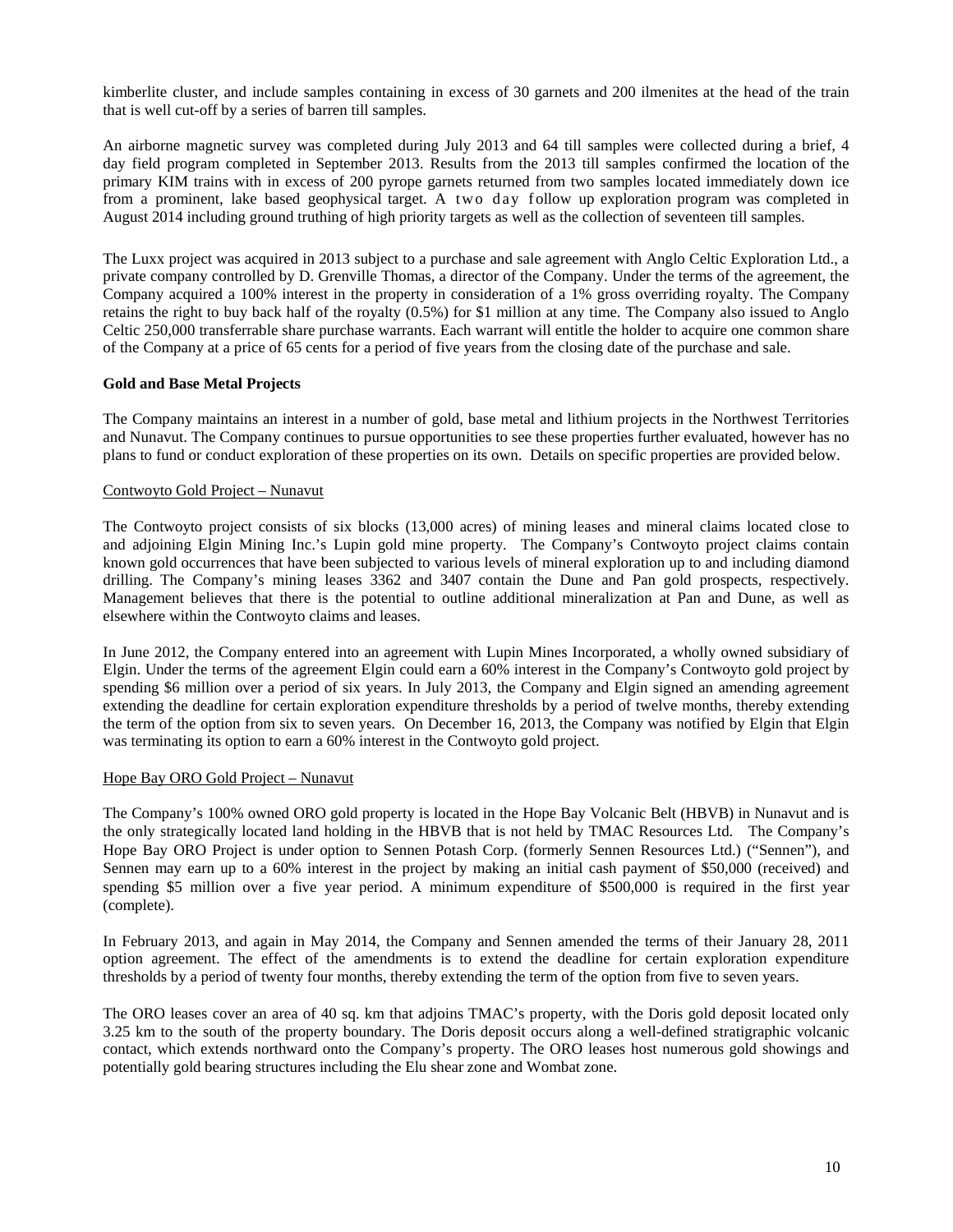#### **Other Exploration Properties**

The Company maintains an interest in a number of additional, non-material exploration properties. The Company continues to review the available exploration data associated with these properties in an effort to evaluate ways to further advance these properties.

# **FINANCIAL CONDITION, LIQUIDITY, CAPITAL RESOURCES, OPERATIONS AND FINANCIAL RESULTS**

# **Overall performance**

|                      | July 31, 2014 | April 30, 2014 | April 30, 2013 |
|----------------------|---------------|----------------|----------------|
|                      |               |                |                |
| Current assets       | \$ 7,757,923  | \$9,467,652    | \$2,919,741    |
| Non-current assets   | 6,277,085     | 4.445.606      | 1,069,380      |
| Liabilities          | (714,748)     | (381, 512)     | (334, 810)     |
|                      |               |                |                |
| Shareholders' equity | \$13,320,260  | \$13,531,746   | \$3,654,311    |

During the first quarter of fiscal 2015, the Company focused its efforts on the exploration of its Qilalugaq, Redemption and Pikoo properties using funds raised in fiscal 2014.

# **Results of Operations**

During the three months ended July 31, 2014 (the "current period"), the Company recorded a net loss of \$400,940 or \$0.01 per share. This is compared with a net loss of \$335,310 or \$0.01 per share for the three months ended July 31, 2013 (the "comparative period"). The largest component of the loss for current period is a \$189,454 (2013 - \$222,141) share based compensation charge. Share-based compensation charges are non-cash expenditures calculated to charge earnings for options granted and vested during the period.

Expenses for the current period were \$421,073 (2013 - \$342,634) an increase of \$78,439 from the comparative period. During fiscal 2015, the Company has increasingly been involved in exploring and administering its exploration rights resulting in increased costs.

During late fiscal 2013 and fiscal 2014, the Company acquired several diamond projects and raised funds for exploration of these projects. As a result of the acquisitions the Company's administrative and operational costs have increased. During the first quarter of fiscal 2015 these significant costs have consisted of share-based compensation charges \$189,454 (2013 - \$222,141), salaries and benefits \$111,549 (2013 - \$34,390), property investigation costs \$10,977 (2013 - \$12,867), and advertising and travel \$46,889 (2013 - \$8,692). These increases were a result of the operational requirements needed to maintain the Company's public listing and administer the newly acquired projects.

#### **Summary of quarterly results**

The following table sets out selected unaudited quarterly financial information of North Arrow and is derived from the Company's unaudited quarterly consolidated financial statements prepared by management. The Company's interim consolidated financial statements are prepared in accordance with IFRS and are expressed in Canadian dollars.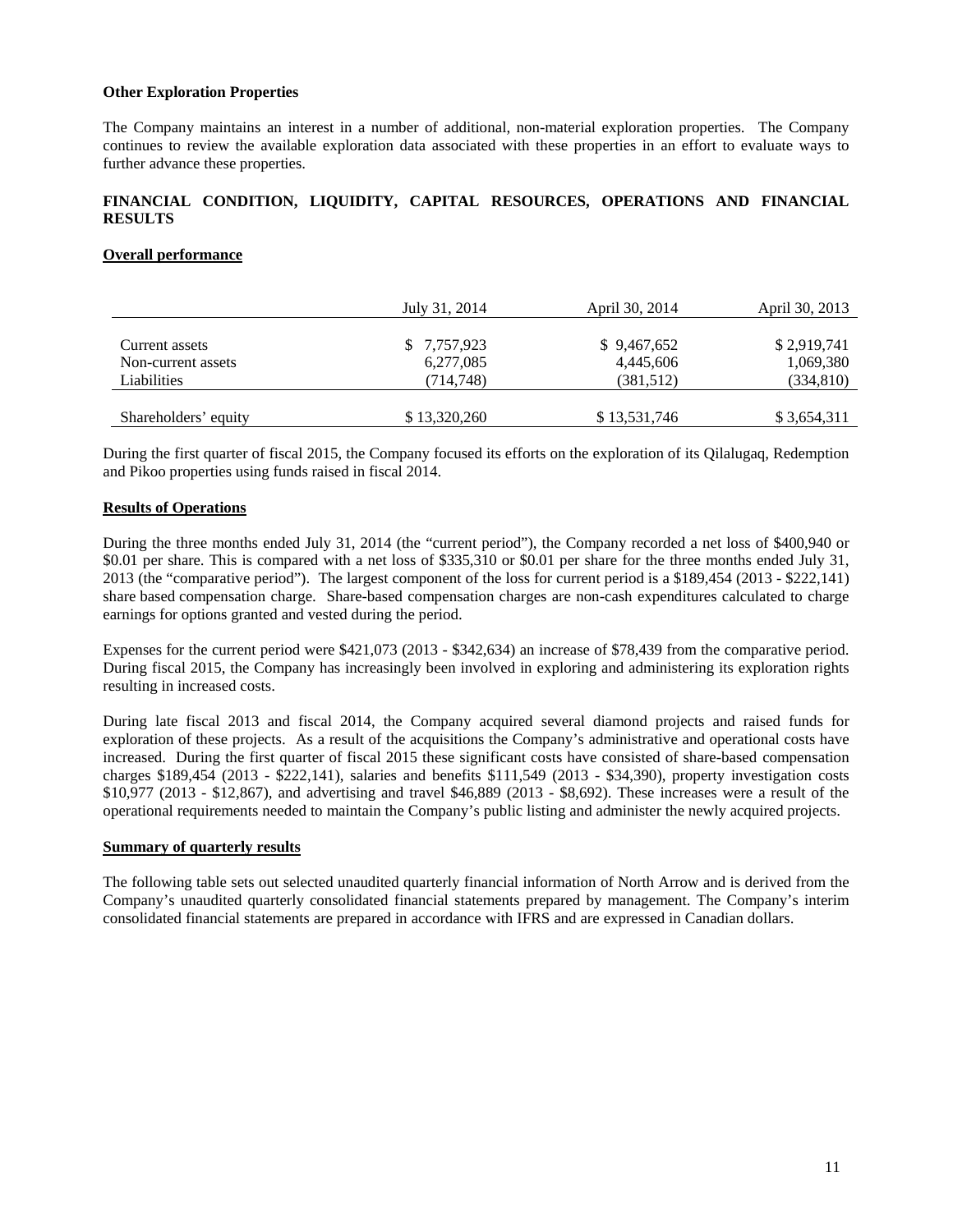|                       |    |                 |                          |    | <b>Basic Earnings</b> |                     |
|-----------------------|----|-----------------|--------------------------|----|-----------------------|---------------------|
|                       |    |                 | Income or (Loss)         |    | (Loss) per share      |                     |
|                       |    |                 | from Continued           |    | from Continued        |                     |
|                       |    |                 | <b>Operation and Net</b> |    | Operation and Net     | Earnings (Loss) per |
| <b>Quarter Ending</b> |    | Interest Income | Income (Loss)            |    | Income (Loss)         | share               |
| July 31, 2014         | S  | 20,133          | \$<br>400,940)           | \$ | (0.01)                | \$<br>(0.01)        |
| April 30, 2014        | S  | 33,220          | \$<br>(543,975)          | \$ | (0.02)                | \$<br>(0.02)        |
| January 31, 2014      | \$ | 12,919          | \$<br>(432,154)          | \$ | (0.01)                | \$<br>(0.01)        |
| October 31, 2013      | S  | 4,430           | \$<br>(262, 264)         | S  | (0.01)                | \$<br>(0.01)        |
| July 31, 2013         | D  | 7,324           | \$<br>(335,310)          | \$ | (0.01)                | \$<br>(0.01)        |
| April 30, 2013        | \$ |                 | \$<br>(162, 269)         | \$ | (0.02)                | \$<br>(0.02)        |
| January 31, 2013*     | D  | 100             | 454,227                  | \$ | 0.10                  | \$<br>0.10          |
| October 31, 2012*     |    | -               | (84.006)                 | \$ | 0.00                  | \$<br>0.00          |

\*Per share amounts have been restated to reflect a 1 new share for 10 old shares consolidation of share capital.

#### **Variations in Quarterly Results**

The \$400,940 loss for the first quarter of fiscal 2015 reflects a non-cash \$189,454 (comparative quarter - \$222,141) share-based compensation charge for options granted to directors, officers, employees and consultants and the ongoing administration costs of the Company.

The loss for the fourth quarter of fiscal 2014 reflects a non-cash \$215,665 (comparative quarter - \$1,246) share- based compensation charge for options granted to directors, officers, employees and consultants, a \$128,301 (comparative quarter - \$56,479) write-down of exploration and evaluation assets and the ongoing administration costs of the Company.

The loss for the third quarter of fiscal 2014 reflects a non-cash \$240,581 (comparative quarter - \$3,717) share-based payment charge for options granted to directors, officers, employees and consultants. In addition, the increased expenses for the quarter reflect the Company's increased administrative and organizational activities.

The loss for the second quarter of fiscal 2014 reflects a non-cash \$153,422 (comparative quarter - \$8,063) share- based compensation charge for options granted to directors, officers, employees and consultants. In addition, the increased expenses for the quarter reflect the Company's increased activity levels as it has expanded its exploration and financing activities.

The loss for the first quarter of fiscal 2014 reflects a non-cash \$222,141 (comparative quarter- \$12,463) share-based compensation charge for options granted to directors, officers, employees and consultants, resulting in an increased loss for the quarter.

The loss for the fourth quarter of fiscal 2013 reflects the ongoing administration costs of the Company as it restructured its share capital, raised funds, completed acquisitions and undertook work on its exploration properties.

The profit of the third quarter of fiscal 2013 reflects the results of the Company's restructuring activities, including a \$478,251 gain realized on settlement of debt for shares and a \$91,250 gain realized on indebtedness forgiven by certain creditors.

The first and second quarter of fiscal 2013 reflect the Company's reductions in costs as it sought new projects and financings.

#### **July 31, 2014 compared to April 30, 2014**

During the three months ended July 31, 2014, the Company incurred a loss from operations of \$400,940 administering its properties and maintaining its public company requirements. North Arrow has continued its exploration programs on the Redemption, Pikoo, Mel, Lux, Timiskaming and Qilalugaq properties and incurred \$1,829,442 on exploring and evaluating these mineral interests. At July 31, 2014, North Arrow had working capital of \$7,043,175 (April 30, 2014 -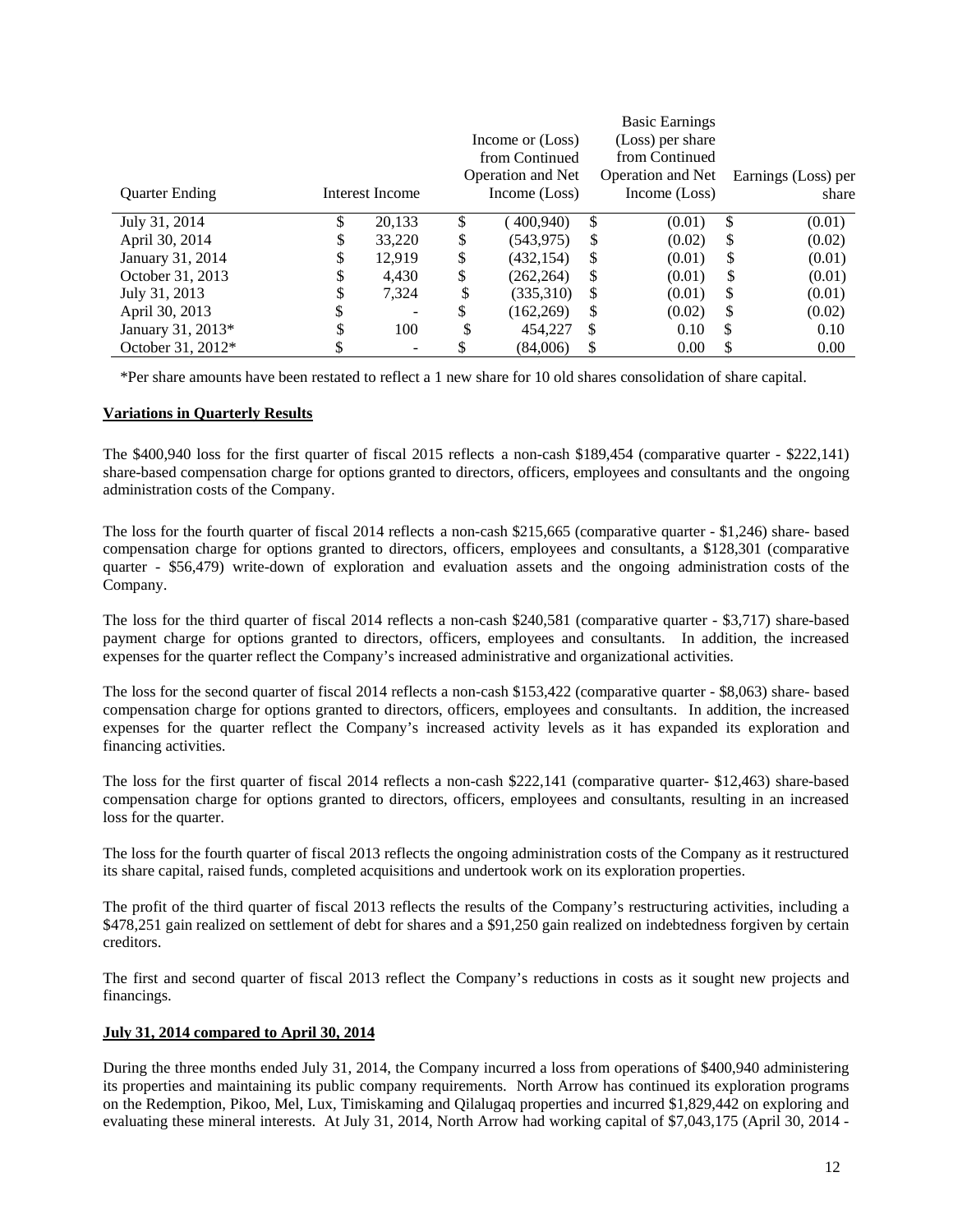\$9,086,140) that included cash of \$\$7,627,123 (April 30, 2014 - \$9,396,969) and is financed to continue its planned activities in fiscal 2015.

# **Liquidity**

At July 31, 2014 the Company had working capital of \$7,043,175 compared to a working capital of \$9,086,140 at April 30, 2014 and \$1,283,299 at July 31, 2013. During the current quarter the Company's cash position decreased \$1,769,846 (July 31, 2013 - \$1,284,898) as a result of funding its operating, financing and investing activities.

# Operating activities

During the three months ended July 31, 2014, the Company's operating activities used \$277,341 (2013 - \$268,467) of cash. The cash used in operating activities during the current quarter reflects the Company's funding of a loss of \$400,940 (2013 - \$335,310) adjusted for non-cash expenditures such as share-based compensation \$189,454 (2013 - \$222,141) and depreciation \$2,514 (2013 - \$692) and funds used for changes in working capital items such as accounts receivable and payable of \$68,369 (2013 - \$155,990).

#### Investing activities

The Company's primary investing activity is its expenditures on exploration and evaluation assets. During the current quarter, the Company used cash of \$1,492,505 (2013 - \$1,016,431) to investigate acquisitions, evaluate its exploration assets and purchase equipment.

# Financing activities

During the three months ended July 31, 2014 and July 31, 2013, the Company did not undertake any financings from share issuances.

# **Capital Resources**

The Company's financial condition and future prospects are significantly affected by overall economic conditions. The Company has no source of operating revenue and relies on equity financings, joint ventures and warrant and stock option exercises to further exploration on its properties.

The Company's long-term financial success is dependent on management's ability to discover and develop economically viable mineral deposits. Actual funding requirements may vary from those planned due to a number of factors, including the progress of exploration activity and the Company's ability to raise additional funds on favourable terms. Management recognizes there will be risks involved that may be beyond their control. The Company intends to continue to use various strategies to minimize its dependence on equity capital, including the securing of joint venture partners where appropriate.

The Company's ability to generate cash is very much affected by the current market conditions, its share price and third party interest in its assets. In the current equity market, funds for companies at an early/grass-roots stage of exploration are limited and dilution to existing shareholders from an equity financing increases as the share price decreases. The Company has no credit facilities that could be used for ongoing operations because it has no operating cash flow.

In order to finance the Company's exploration programs and to cover administrative and overhead expenses, the Company raises money through equity sales and from the exercise of convertible securities. Although the Company has had past success in obtaining financing, there can be no such assurance that it will be able to obtain adequate financing in the future or that the terms of any financing will be favourable. Many factors influence the Company's ability to raise funds, including the state of the resource market and commodities prices and, the climate for mineral exploration.

The Company's management actively manages its landholdings in an effort to keep those landholdings with the greatest exploration potential in good standing for as long as possible. The Company's management regularly reviews its cash position against future plans and makes decisions regarding these plans accordingly.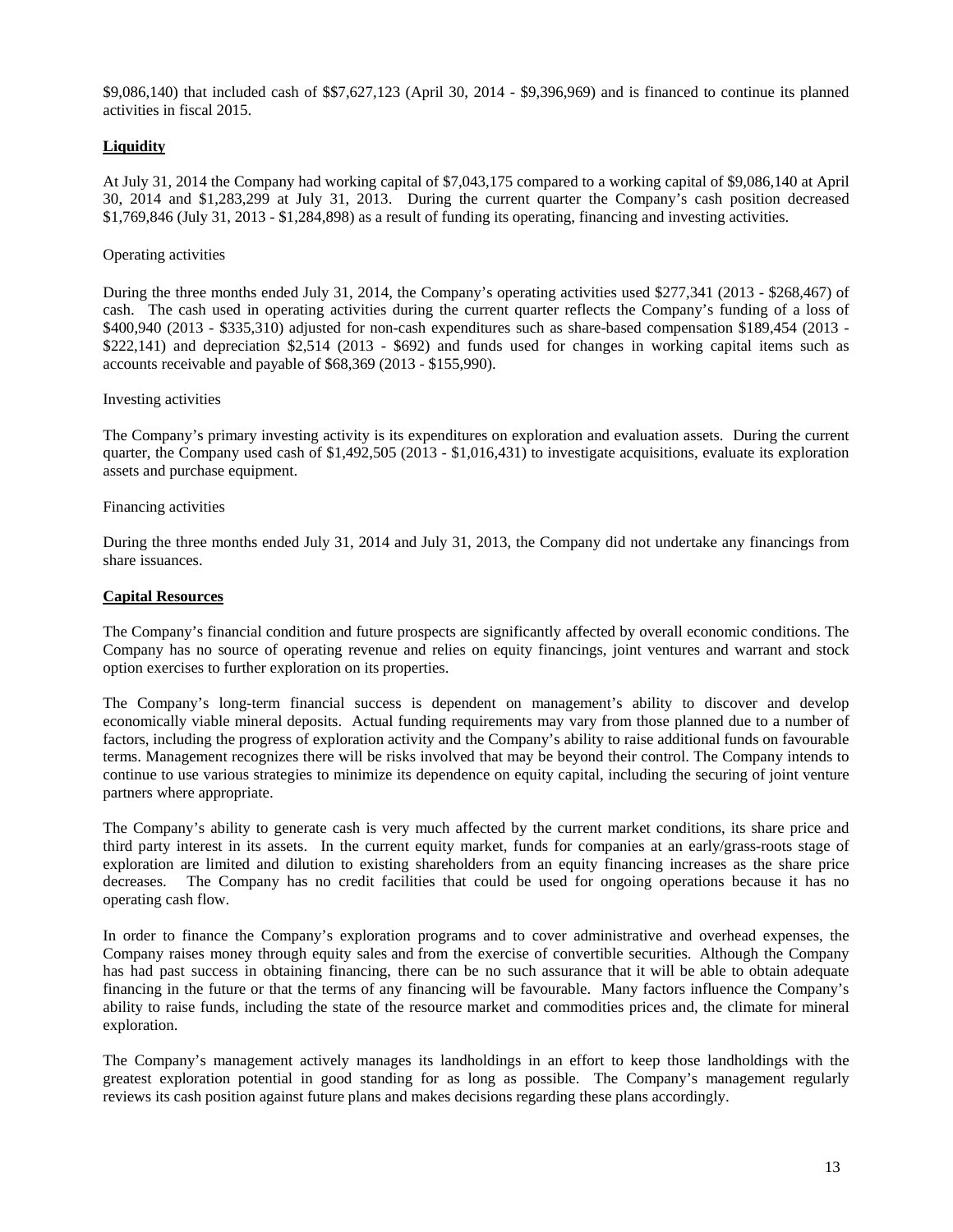The Company may have to raise additional funds to further exploration efforts at its various exploration properties and to maintain its listing on the TSXV. The Company is seeking to minimize variable expenses to the extent possible and to seek joint venture partners to continue to further exploration of its mineral properties.

# **Risks and Uncertainties**

#### Industry

An investment in natural resource companies involves a significant degree of risk. The degree of risk increases substantially where the Company's properties are in the exploration as opposed to the development stage. Investment in the securities of the Company should be considered as highly speculative due to the nature of the Company's business. The following additional risk factors should be given special consideration.

# Exploration, Development and Mining Risks

Exploring and developing mineral resource projects bears a high potential for all manner of risks. Additionally, few exploration projects successfully achieve development due to factors that cannot be predicted or foreseen. Moreover, even one such factor may result in the economic viability of a project being detrimentally impacted such that it is neither feasible nor practical to proceed. Mineral exploration involves many risks, which even a combination of experience, knowledge and careful evaluation may not be able to overcome. Operations in which the Company has a direct or indirect interest will be subject to all the hazards and risks normally incidental to exploration, development and production of base/precious metals, any of which could result in work stoppages, damage to property, and possible environmental damage. If any of the Company's exploration programs are successful, there is a degree of uncertainty attributable to the calculation of ore resources and corresponding grades being mined or dedicated to future production. Until ore is actually mined and processed, quantity of reserves and grade must be considered as estimates only. In addition, the quantity of reserves may vary depending on diamond or metal prices. Any material change in quantity of reserves, grade or recovery ratio, may affect the economic viability of the Company's properties. In addition, there can be no assurance that metal reserves in small-scale laboratory tests will be duplicated in larger scale tests under on-site conditions or during production. The Company closely monitors its activities and those factors, which could impact them, and employs experienced consulting, engineering, and legal advisors to assist in its risk management reviews.

The Company's properties are currently being assessed for exploration and as a result, the Company has no source of operating cash flow. Failure to obtain additional financing could result in a delay or indefinite postponement of further exploration. Development of the Company's mineral properties will only follow upon obtaining satisfactory exploration results. Mineral exploration and development involves a high degree of risk and few properties that are explored are ultimately developed into producing mines. There is no assurance that the Company's mineral exploration and development activities will result in any discoveries of bodies of ore. The long-term profitability of the Company's operations will be in part directly related to the cost and success of its exploration programs, which may be affected by a number of factors. Substantial expenditures are required to establish reserves through drilling, to develop metallurgical processes to extract the metal or diamonds from the resources and, in the case of new properties, to develop the mining and processing facilities and infrastructure at any site chosen for mining. Although substantial benefits may be derived from the discovery of a major mineralized deposit, no assurance can be given that minerals will be discovered in sufficient quantities to justify commercial operations or that the funds required for development can be obtained on a timely basis.

#### Foreign Operation Risks

Historically, the majority of the Company's expenses have been denominated in Canadian Dollars so its exposure to foreign exchange risk has been limited. Exploration activities outside of Canada can expose the Company to foreign exchange risk. Presently, the Company does not use foreign-exchange contracts to mitigate this risk, but that may change in future, depending upon the size of the Company's exploration programs denominated in currencies other than the Canadian Dollar.

#### Insurance

The Company's involvement in the exploration for mineral properties may result in the Company becoming subject to liability for pollution, property damage, personal injury or other hazards. Although the Company may have insurance to address many risks, such insurance has limitations on liability that may not be sufficient to cover the full extent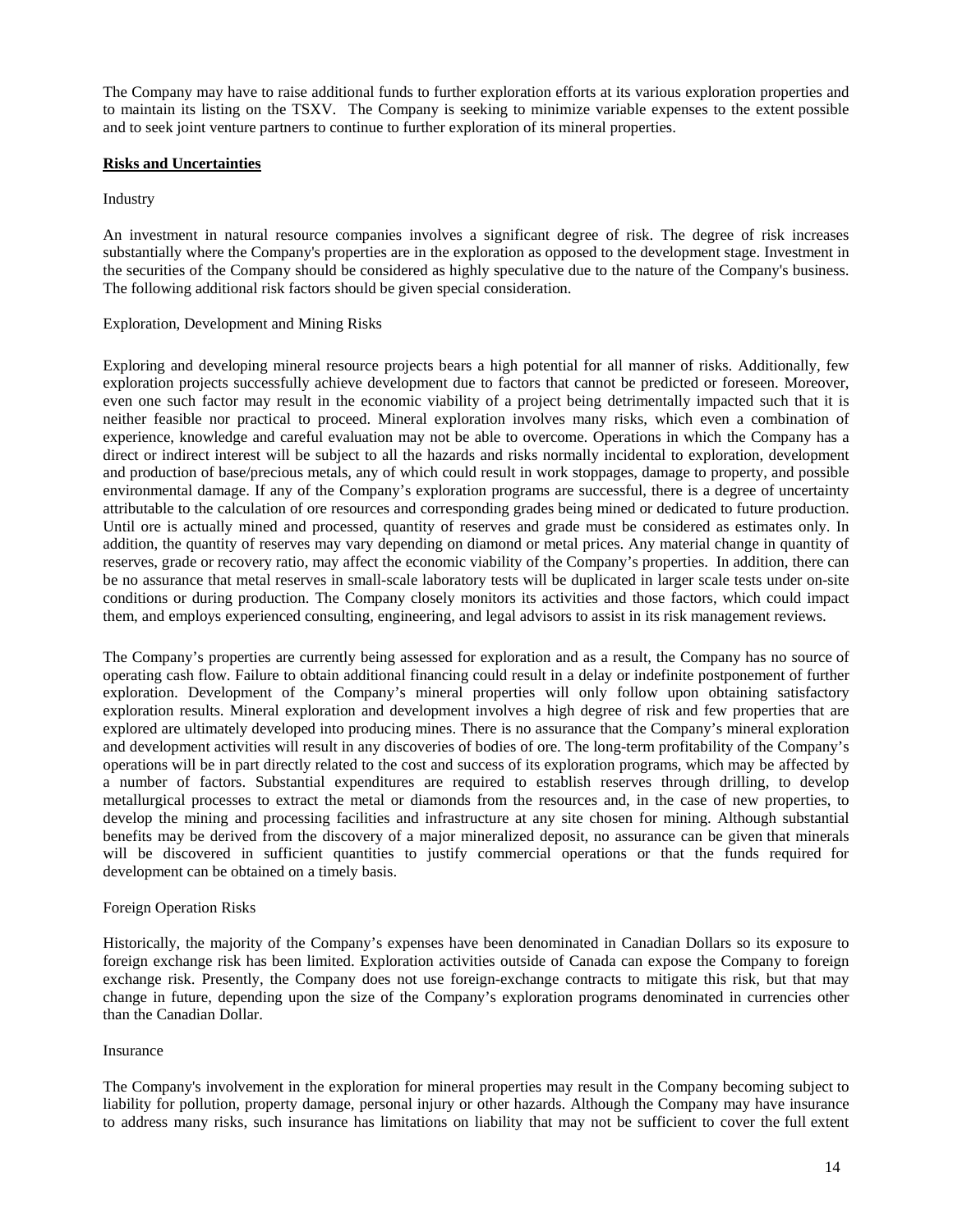of such liabilities. In addition, such risks may not, in all circumstances be insurable or, in certain circumstances, the Company may elect not to obtain insurance to deal with specific risks due to the high premiums associated with such insurance or other reasons. The payment of such uninsured liabilities would reduce the funds available to the Company. The occurrence of a significant event that the Company is not fully insured against, or the insolvency of the insurer of such event, could have a material adverse effect on the Company's financial position, results of operations or prospects.

# Environmental Risks

All phases of the mineral exploration and development business present environmental risks and hazards and are subject to environmental legislation. Environmental legislation provides for, among other things, restrictions and prohibitions on spills, releases or emissions of various substances used and or produced in association with mining exploration and mining operations. The legislation also requires that facility sites be operated, maintained, abandoned and reclaimed to the satisfaction of applicable regulatory authorities. Compliance with such legislation can require significant expenditures and a breach may result in the imposition of fines and penalties, some of which may be material. Environmental legislation is evolving in a manner expected to result in stricter standards and enforcement, larger fines and liability and potentially increased capital expenditures and operating costs. The discharge of pollutants into the air, soil or water may give rise to liabilities to foreign governments and third parties and may require the Company to incur costs to remedy such discharge. No assurance can be given that the application of environmental laws to the business and operations of the Company will not result in a curtailment of production or a material increase in the costs of production, development or exploration activities or otherwise adversely affect the Company's financial condition, results of operations or prospects.

#### Prices, Markets and Marketing of Diamonds and Base/Precious Metals

The Company's revenues, if any, are expected to be in large part derived from the mining and sale of diamonds and base/precious metals or interests related thereto. The price of those commodities has fluctuated widely, particularly in recent years, and is affected by numerous factors beyond the Company's control including international economic and political trends, expectations of inflation, currency exchange fluctuations, interest rates, global or regional consumptive patterns, speculative activities, increased production due to new mine developments and improved mining and production methods. The effect of these factors on the price of diamonds and base/precious metals, and therefore the economic viability of any of the Company's exploration projects, cannot accurately be predicted.

The marketability of any minerals acquired or discovered may be affected by numerous factors which are beyond the control of the Company and which cannot be accurately predicted, such as the proximity and capacity of milling facilities, mineral markets and processing equipment and governmental regulations including regulations relating to royalties, allowable production and importing and exporting of minerals.

#### Substantial Capital Requirements and Liquidity

The Company anticipates that it will make substantial capital expenditures for the acquisition, exploration, development and production of its mineral properties in the future. The Company currently has no revenue and may have limited ability to expend the capital necessary to undertake or complete future drilling programs. There can be no assurance that debt or equity financing, or cash generated by operations will be available or sufficient to meet these requirements or for other corporate purposes or, if debt equity financing is available, that it will be on terms acceptable to the Company. Moreover, future activities may require the Company to alter its capitalization significantly. The inability of the Company to access sufficient capital for its operations could have a material adverse effect on the Company's financial condition, results of operations or prospects.

#### Issuance of Debt

From time to time the Company may enter into transactions or activities that may be financed with debt which could impair the Company's ability to obtain additional financing in the future. The inability of the Company to access sufficient capital for the repayment of any debt could have a material effect on the Company's financial condition, results of operations or prospects.

#### **Outstanding Share Data**

The Company's authorized capital is unlimited common shares without par value.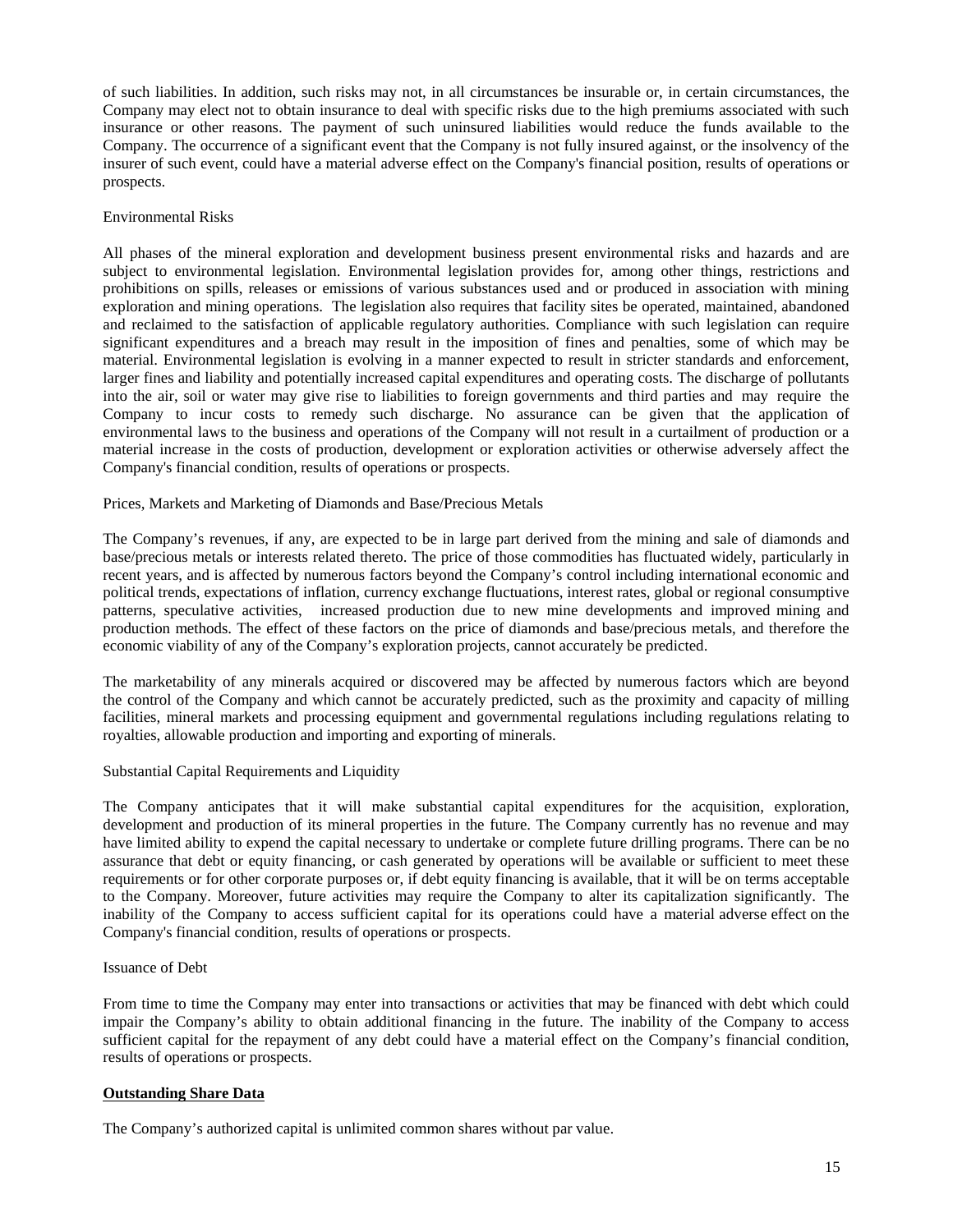As at September 25, 2014, the Company had the following shares, options and warrants outstanding:

|                               |                | Number       |
|-------------------------------|----------------|--------------|
| Shares issued and outstanding |                | 49,779,741   |
| Options                       | Exercise price |              |
| Expire May 12, 2016           | \$2.00         | 53,000       |
| Expire May 10, 2018           | \$0.27         | 2,205,000    |
| Expire September 23, 2018     | \$0.50         | 200,000      |
| Expire January 28, 2019       | \$0.70         | 1,105,000    |
| Warrants                      |                |              |
| April 29, 2018                | \$0.25         | 500,000      |
| August 19, 2018               | \$0.25         | 500,000      |
| Fully diluted                 |                | 54, 342, 741 |

#### **Share issuances**

Effective February 28, 2013, the Company completed a consolidation of its share capital on the basis of one new share for every ten pre-consolidated shares. All share and per share amounts have been retrospectively restated to reflect this consolidation (unless otherwise noted).

On April 29, 2013, the Company completed a non-brokered private placement of 20,000,000 common shares at a price of \$0.15 per share for total gross proceeds of \$3,000,000. As part of this private placement, the Company paid a finder's fee of \$630 and incurred other costs of \$15,750.

On April 29, 2013, pursuant to an acquisition Agreement for The Springbok interest, the Company issued 1,000,000 common shares, at a value of \$235,000, to purchase a 22.5% interest in the Lac De Gras property.

On October 29, 2013, the Company completed a non-brokered private placement of 13,625,000 common shares at a price of \$0.40 per share for total gross proceeds of \$5,450,000. As part of this private placement the Company paid finders' fees and costs totaling \$81,400.

On February 25, 2014, the Company completed a private placement of 7,700,000 common shares at a price of \$0.65 per share for total gross proceeds of \$5,005,000. As part of this private placement the Company paid finders' fees and costs totaling \$325,875.

#### **Stock options and warrants**

The Company's stock option plan (the "Plan") was approved by shareholders at an annual general and special meeting in November 2011 and at subsequent annual meetings. The Plan gives the directors the authority to grant options to directors, officers, employees and consultants. The maximum number of shares to be issued under the Plan is 10% of the issued and outstanding common shares at the time of the grant. The exercise price of each option granted shall not be less than the market price at the date of grant less a discount up to 25% in accordance with the policies of the TSX Venture Exchange ("TSXV").

Options granted can have a term up to 5 years with vesting provisions determined by the directors in accordance with TSXV policies for Tier 2 Issuers, with a typical vesting period of 25% upon grant and 25% every six months thereafter.

#### **Transactions with Related Parties**

Balances and transactions between the Company and its subsidiaries have been eliminated on consolidation and are not disclosed below. Details of the transactions between the Company and related parties not disclosed elsewhere in the Company's financial statements are disclosed below.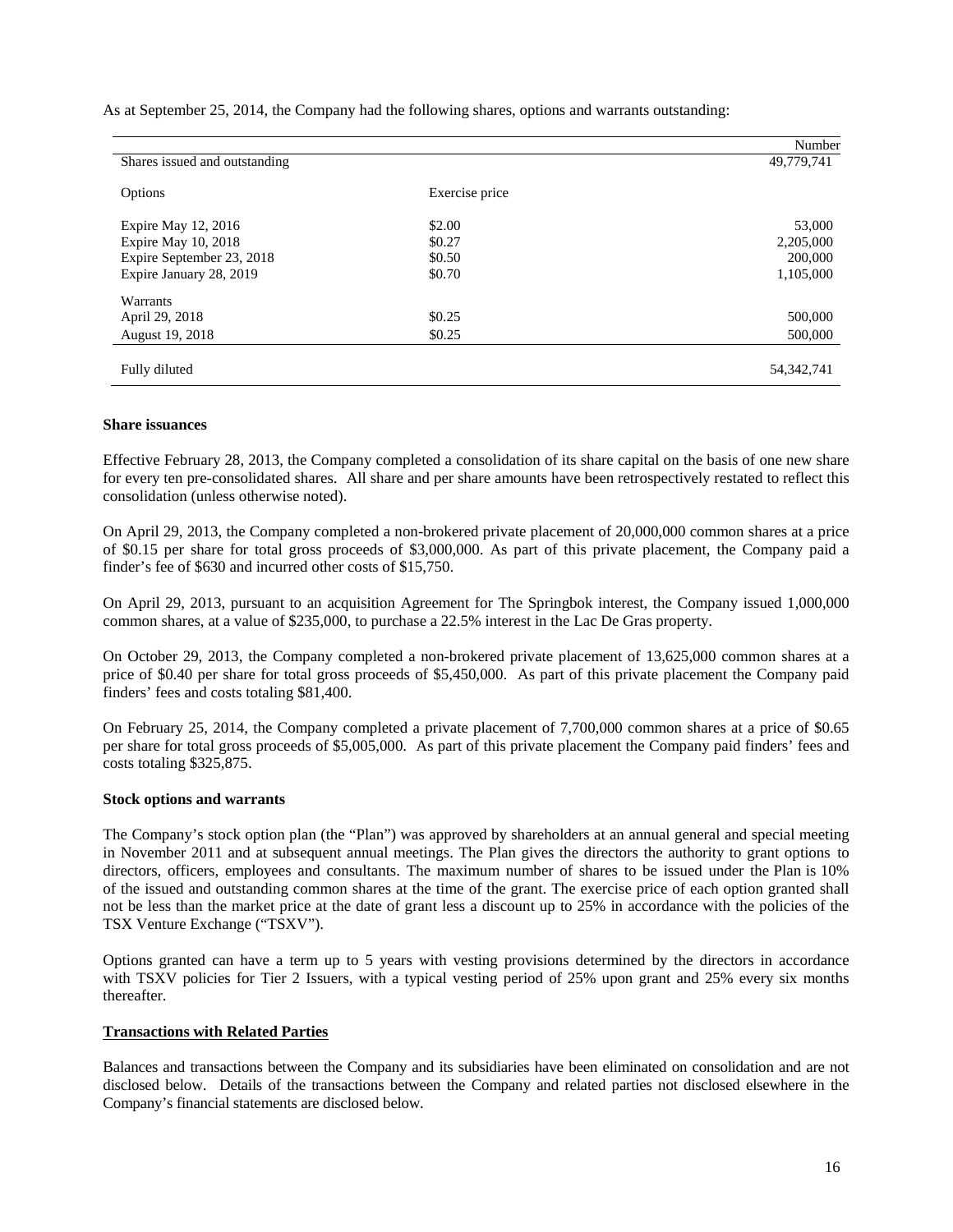Related party transactions

Balances and transactions between the Company and its subsidiary have been eliminated on consolidation and are not disclosed in this note. Details of the transactions between the Company and related parties not disclosed elsewhere in the financial statements are disclosed below.

| <b>Related Parties</b>            | Nature of transactions            |
|-----------------------------------|-----------------------------------|
| Anglo-Celtic Exploration Ltd.     | Interest and consulting           |
| Strongbow Exploration Inc.        | Exploration and administration    |
| 0954506 BC Ltd.                   | Exploration                       |
| International Northair Mines Ltd. | Accounting and corporate services |

The Company incurred the following transactions in the normal course of operations in connection with companies which have an officer and/or director in common.

- a) During the three months ended July 31, 2014, the Company paid or accrued \$526 (2013 \$2,508) for technical services and office costs to a company with common directors or a former officer.
- b) During the three months ended July 31, 2014, the Company paid or accrued \$13,016 (2013 \$13,813) for shared administrative and accounting services to a company with common officers.
- c) During the three months ended July 31, 2014 the Company paid \$nil (2013 \$4,023) for office fees and rent to a company with common directors and officers and/or controlled by a director.
- d) Issued warrants to a party related to a director for exploration and evaluation assets with a value of \$nil (2013 - \$314,325).

The Company considers officers and directors as key management personnel.

The remuneration of key management personnel during the three months ended July 31, 2014 was as follows:

|                                       | <b>July 31,</b> | <b>July 31,</b> |
|---------------------------------------|-----------------|-----------------|
|                                       | 2014            | 2013            |
|                                       |                 |                 |
| Salaries <sup>1</sup>                 | \$<br>40,848    | \$<br>32,580    |
| <b>Exploration salaries</b>           | 9,152           | 4,920           |
| Share-based compensation <sup>2</sup> | 120,422         | 131,063         |
|                                       |                 |                 |
| Total                                 | \$<br>170,422   | \$<br>168,563   |

1 – When key management is working specifically on mineral properties their time is capitalized against the mineral property.

2 – Share-based compensation is the fair value of options and warrants that have been granted to directors and key management personnel.

#### **Commitments**

As at July 31, 2014, the commitment for rental of the Company's office space is as follows:

| Year ending    |          |
|----------------|----------|
| April 30, 2015 | \$49.975 |
| April 30, 2016 | \$66,634 |
| April 30, 2017 | \$49,975 |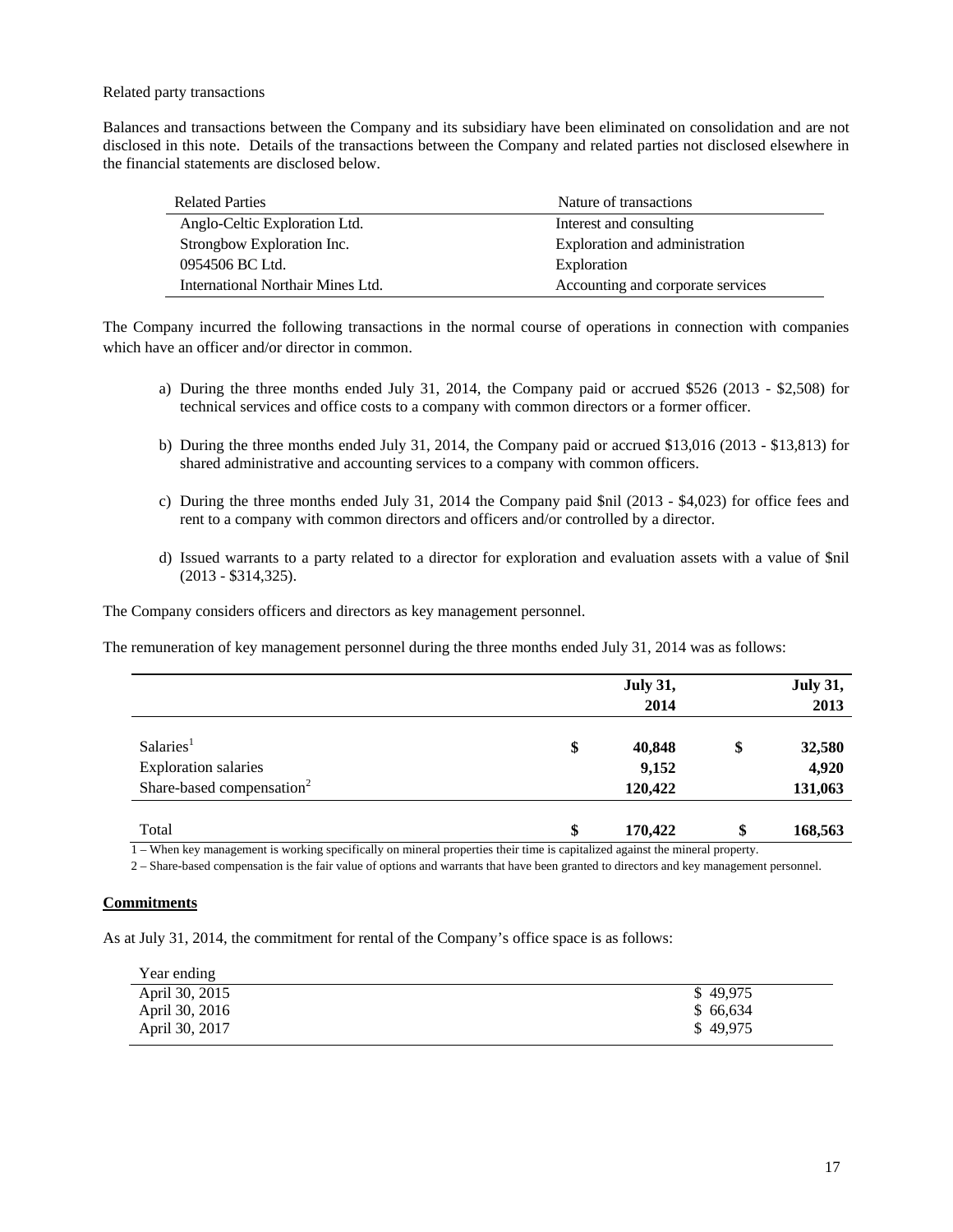# **CHANGES IN ACCOUNTING POLICIES AND CRITICAL ACCOUNTING ESTIMATES, JUDGMENTS AND ASSUMPTIONS**

# **Nature and continuance of operations**

North Arrow Minerals Inc. (the "Company") is incorporated federally under the laws of the Canada Business Corporations Act ("CBCA"). The consolidated financial statements of the Company are presented in Canadian dollars, which is the functional currency of the Company. The Company trades on the TSX Venture Exchange (TSXV- NAR) and its registered office address is Ste. #860-625 Howe Street, Vancouver, BC, Canada V6C 2T6.

The Company's principal business activity is the acquisition and exploration of exploration and evaluation assets. To date, the Company has not generated significant revenues from operations and is considered to be in the exploration stage.

The Company is in the process of acquiring and exploring its exploration and evaluation assets and has not yet determined whether these properties contain reserves that are economically recoverable. These financial statements have been prepared on the assumption that the Company will continue in operation for the foreseeable future and will be able to realize assets and discharge liabilities in the normal course of operations. At July 31, 2014, the Company has a deficit of \$14,107,158, no current source of revenue and may require additional funding to meet its planned activities beyond the upcoming fiscal year. The Company's continuation as a going concern is dependent on the successful results from its mineral property exploration activities and its ability to raise equity capital or borrowings sufficient to meet current and future obligations. There can be no assurances that management's plans for the Company will be successful. These material uncertainties may cast significant doubt upon the Company's ability to continue as a going concern. These financial statements do not include any adjustments to the recoverability and classification of assets and liabilities that might be necessary, should the Company be unable to continue as a going concern.

# **Statement of Compliance**

The July 31, 2014 Management Discussion and Analysis should be read in conjunction with the audited annual financial statements of the Company for a listing of the Company's significant accounting policies.

The Company's condensed interim consolidated financial statements have been prepared in accordance with International Financial Reporting Standards ("IFRS") as issued by the International Accounting Standards Board ("IASB") and interpretations of the International Financial Reporting Interpretations Committee ("IFRIC") and specifically with IFRS applicable to the preparation of interim financial statements, including IAS 34, Interim Financial Reporting (IAS 34). These condensed interim consolidated financial statements should be read in conjunction with the Company's audited financial statements for the year ended April 30, 2014. These financial statements are presented in Canadian dollars unless otherwise noted.

# **Principles of Consolidation**

The Company's consolidated financial statements include the accounts of the Company and its wholly-owned inactive subsidiary Compania Minera North Arrow Chile Limitada ("Minera"). All inter-company transactions and balances have been eliminated upon consolidation.

#### **Significant accounting judgments, estimates and assumptions**

The preparation of financial statements in conformity with IFRS requires management to make certain estimates, judgments and assumptions that affect the reported amounts of assets and liabilities at the date of the financial statements and the reported revenues and expenses during this period. Although management uses historical experiences and its best knowledge of the amount, events or actions to form the basis for judgments and estimates, actual results may differ from these estimates.

The most significant accounts that require estimates as the basis for determining the stated amounts include the recoverability of exploration and evaluation assets, valuation of share-based payments, and valuation of deferred tax amounts.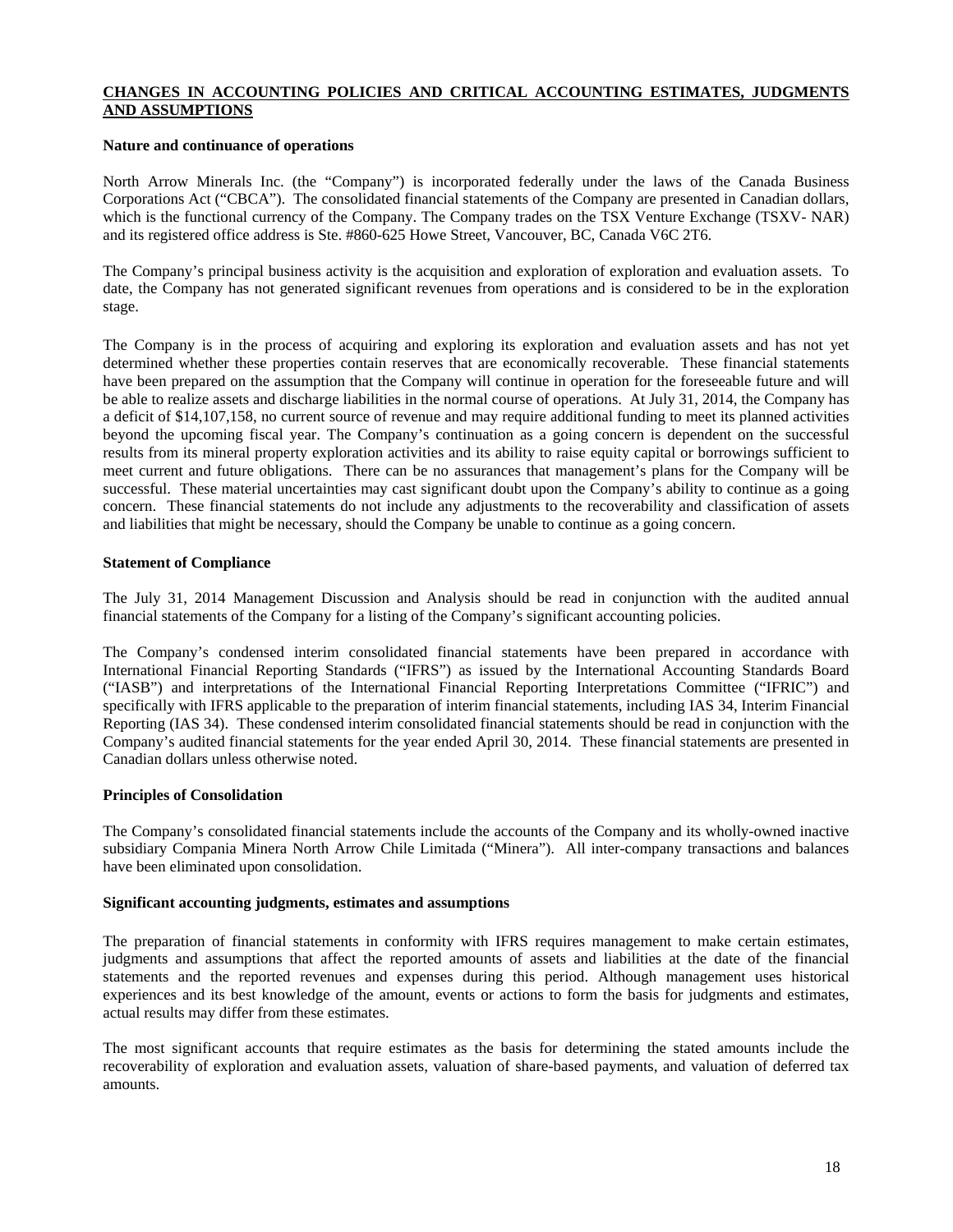Critical judgments exercised in applying accounting policies that have the most significant effect on the amounts recognized in the consolidated financial statements are as follows:

(i) Economic recoverability and probability of future benefits of exploration and evaluation costs*.* 

 Management has determined that exploration, evaluation and related costs incurred which were capitalized may have future economic benefits and may be economically recoverable. Management uses several criteria in its assessments of economic recoverability and probability of future economic benefits including geologic and other technical information, history of conversion of mineral deposits with similar characteristics to its own properties to proven and probable mineral reserves, the quality and capacity of existing infrastructure facilities, evaluation of permitting and environmental issues and local support for the project.

(ii) Valuation of share-based payments

The Company uses the Black-Scholes Option Pricing Model for valuation of share-based payments. Option pricing models require the input of subjective assumptions including expected price volatility, interest rates and forfeiture rate. Changes in the input assumptions can materially affect the fair value estimate and Company's earnings and equity reserves.

(iii) Income taxes

In assessing the probability of realizing income tax assets, management makes estimates related to expectations of future taxable income, applicable tax opportunities, expected timing of reversals of existing temporary differences and the likelihood that tax positions taken will be sustained upon examination by applicable tax authorities. In making its assessments, management gives additional weight to positive and negative evidence that can be objectively verified.

#### **New Accounting pronouncements**

Refer to the audited financial statements for the year ended April 30, 2014 for a summary of significant accounting policies.

#### **Changes in Accounting Standards**

The IASB has issued several new standards. Each of the new standards is effective for annual periods beginning on or after January 1, 2014 with early adoption permitted, except IFRS 7 which becomes effective January 1, 2015 and IFRS 9 which has a tentative effective date of January 1, 2018. The following is a brief summary of the new standards:

*-* IAS 36 – Impairment of assets – disclosure

This standard has limited scope amendments to disclosure requirements in IAS 36, Impairment of Assets. The adoption of IAS 36 did not result in any change in the financial statements.

*-* IAS 32 – Financial instruments – presentation

This standard has been amended to clarify requirements for offsetting of financial assets and financial liabilities. The adoption of IAS 32 did not result in any change in the financial statements**.** 

*-* IFRS 9 - Financial Instruments – classification and measurement

This is the first part of a new standard on classification and measurement of financial assets that will replace IAS 39, "Financial Instruments: Recognition and Measurement". IFRS 9 has two measurement categories: amortized cost and fair value. All equity instruments are measured at fair value. A debt instrument is recorded at amortized cost only if the entity is holding it to collect contractual cash flows and the cash flows represent principal and interest. Otherwise it is measured at fair value with changes in fair value through profit or loss. In addition, this new standard has been updated to include guidance on financial liabilities and derecognition of financial instruments. The extent of the impact of adoption of IFRS 9 has not yet been determined.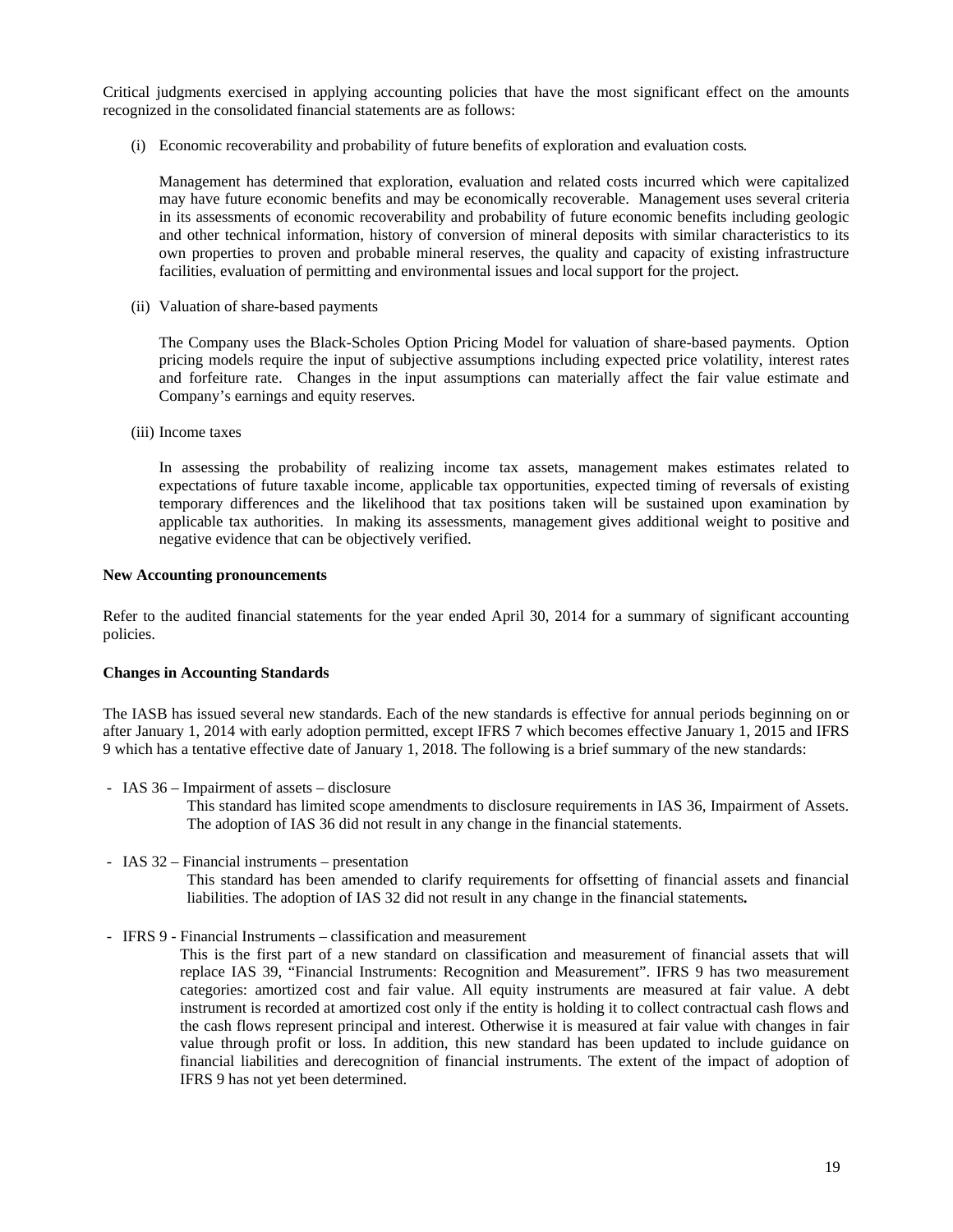# *-* IFRS 7 – Financial instruments – disclosure

This standard has been amended to require additional disclosures on transition from IAS 39 to IFRS 9. The extent of the impact of adoption of IFRS 7 has not yet been determined.

# **FINANCIAL INSTRUMENTS AND RISK MANAGEMENT**

Financial instruments measured at fair value are classified into one of three levels in the fair value hierarchy according to the relative reliability of the inputs used to estimate the fair values. The three levels of the fair value hierarchy are:

- Level 1 Unadjusted quoted prices in active markets for identical assets or liabilities;
- Level 2 Inputs other than quoted prices that are observable for the asset or liability either directly or indirectly; and
- Level 3 Inputs that are not based on observable market data.

The Company's financial instruments consist of cash, marketable securities, receivables, accounts payable and accrued liabilities and, due to related parties. Cash is carried at fair value using a level 1 fair value measurement. The carrying value of receivables, accounts payable and accrued liabilities and due to related parties approximate their fair values due to their immediate or short-term maturity. Marketable securities are recorded at fair value based on the quoted market prices in active markets at the balance sheet date, which is consistent with level 1 of the fair value hierarchy.

The Company is exposed to a variety of financial risks by virtue of its activities, including credit risk, interest rate risk, liquidity risks, foreign currency risk, and equity market risk. The Company's objective with respect to risk management is to minimize potential adverse effects on the Company's financial performance. The Board of Directors provides direction and guidance to management with respect to risk management. Management is responsible for establishing controls and procedures to ensure that financial risks are mitigated to acceptable levels.

#### Credit risk

Credit risk is the risk of financial loss to the Company if a counter-party to a financial instrument fails to meet its contractual obligations. The Company manages credit risk by investing its excess cash in short-term investments with investment grade ratings, issued by a Canadian chartered bank. The Company's receivables consist primarily of sales tax receivables due from the federal government and receivables from companies with which the Company has exploration agreements or options. The maximum exposure to credit risk at the reporting date is the carrying value of the Company's receivables and cash.

#### Interest rate risk

Interest rate risk is the risk that the fair value or future cash flows of a financial instrument will fluctuate because of changes in market interest rates. Financial assets and liabilities with variable interest rates expose the Company to interest rate risk with respect to its cash flow. It is management's opinion that the Company is not exposed to significant interest rate risk.

#### Liquidity risk

Liquidity risk is the risk that the Company will not be able to meet its obligations as they become due. The Company's ability to continue as a going concern is dependent on management's ability to raise the funds required through future equity financings, asset sales or exploration option agreements, or a combination thereof. The Company has no regular cash flow from its operating activities. The Company manages its liquidity risk by forecasting cash flow requirements for its planned exploration and corporate activities and anticipating investing and financing activities. Management and the Board of Directors are actively involved in the review, planning and approval of annual budgets and significant expenditures and commitments. Failure to realize additional funding could cast significant doubt on the Company's ability to continue as a going concern. As at July 31, 2014, the Company had cash of \$7,627,123 (April 30, 2014 - \$9,396,969) available to settle current liabilities of \$714,748 (April 30, 2014 - \$381,512).